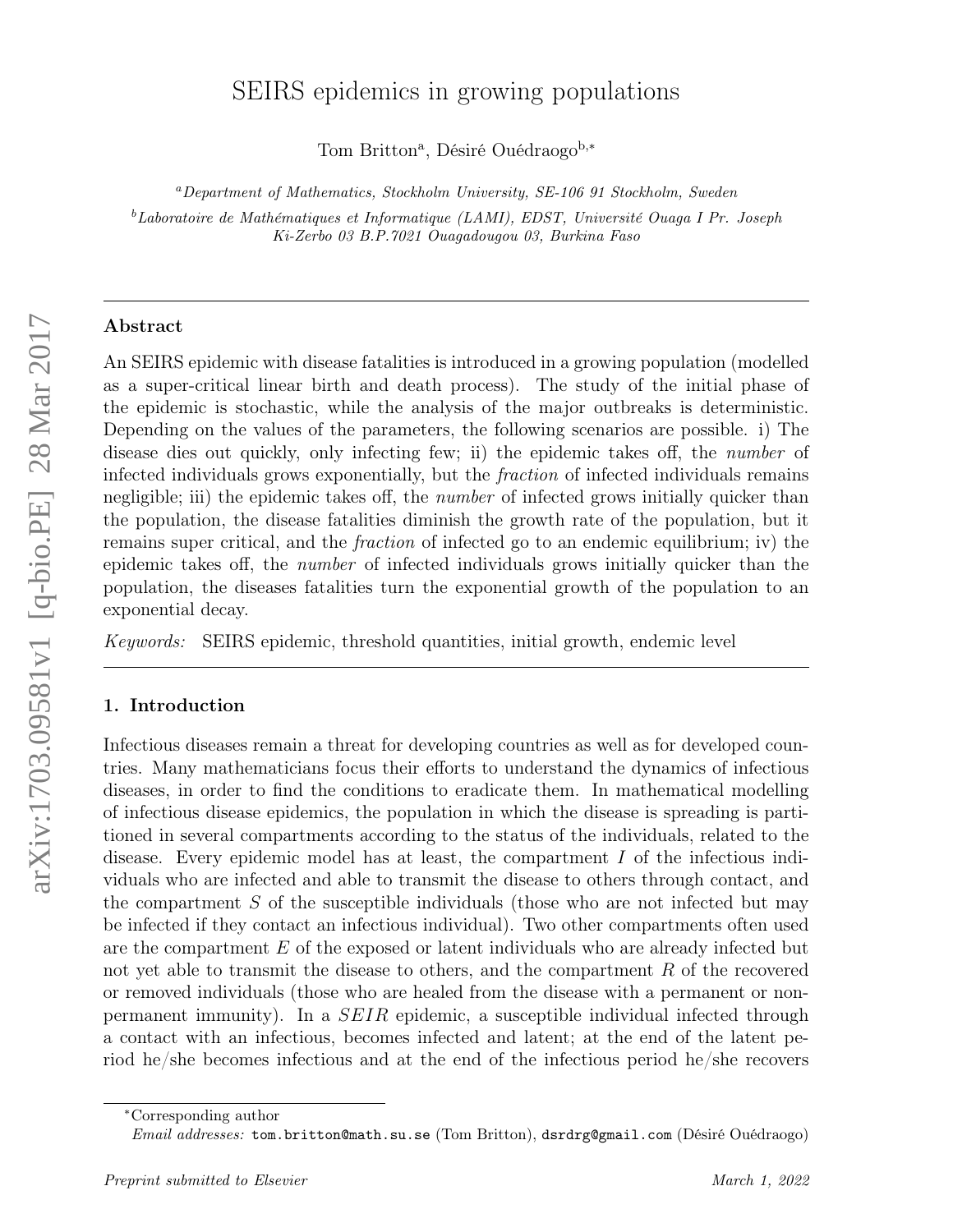with a life-long immunity. An *SEIRS* epidemic is almost the same as the preceding, the only difference is that a recovered individual has a non-permanent immunity (He/she can lose his immunity, becoming susceptible again). Diphtheria, influenza and pneumonia are examples of diseases with latent period and non-permanent immunity [\[11\]](#page-27-0).

In [\[5\]](#page-27-1), Britton and Trapman studied stochastic SIR and SEIR models in a growing population. They derived the basic reproduction number and the Malthusian parameter of the epidemic, stated results for the initial phase and showed that the stochastic proportions process converges to a deterministic process.

In [\[11\]](#page-27-0), Greenhalgh studied an SEIRS deterministic model with vaccination and found that under some conditions, the solution has Hopf bifurcations.

The aim of this paper is to study the dynamic of a stochastic SEIRS epidemic model with disease induced mortality, in an exponentially growing population. As in [\[5\]](#page-27-1) , we assume that without the disease, the population has a birth rate  $\lambda$ , and a natural death rate  $\mu$ , such that  $\lambda > \mu$ . That is, initially the population process is a super-critical linear birth and death process. An SEIRS epidemic is introduced by infecting one individual. With the disease, the population is divided in four compartments according to the status of the individuals, related to the disease. The compartment S of the susceptible individuals, the compartment E of the latent or exposed individuals , the compartment I of the infectious individuals , and the compartment R of the removed individuals (those who are healed of the disease with a non-permanent immunity). The process is initiated by setting  $(S(0), E(0), I(0), R(0)) = (n-1, 1, 0, 0)$ . The transfer diagram of the model is given by Figure [1.](#page-2-0)

We derive the Malthusian parameter  $\alpha$ , the basic reproduction number  $R_0$  and the probability of minor outbreak  $\pi$  of the epidemic. If  $R_0 \leq 1$ , then the disease cannot invade the population, that remains a super critical process. If  $R_0 > 1$ , then the epidemic has a positive probability  $1 - \pi$  of taking off, with the remaining probability  $\pi$ , it dies out. If the epidemic takes off, another threshold parameter  $R_1$  determines the behavior of the proportion of infected individuals. If  $R_1 \leq 1$ , then the *fraction* of infected stays small; while it persists when  $R_1 > 1$ . If  $R_1 > 1$ , or equivalently  $\alpha > \lambda - \mu$ , then the *number* of the infected grows initially quicker than the population, the disease fatalities diminish the growth rate of the population. In this case the asymptotic behavior of the population rely on a third threshold quantity  $R_2$ . If  $R_2 > 1$ , then the population goes on growing, while it becomes a sub-critical process when  $R_2 \leq 1$ . In the latter case, when the number of individuals become low, the population should vanish with the disease, or regrows after the extinction of the epidemic.

We start by defining the stochastic model in Section 2. Then, in Section 3, we study the initial phase of the epidemic, thereafter we consider the deterministic model in Section 4. Afterward, we give some illustrations by simulating different scenarios of epidemics in Section 5. In Section 6, we conclude the paper and discuss some perspectives.

# 2. The model

# 2.1. The initial dynamic of the population

Initially (before the introduction of the disease), the population model is a linear birth and death (B-D) process with individual birth rate  $\lambda$  and individual death rate  $\mu$ . We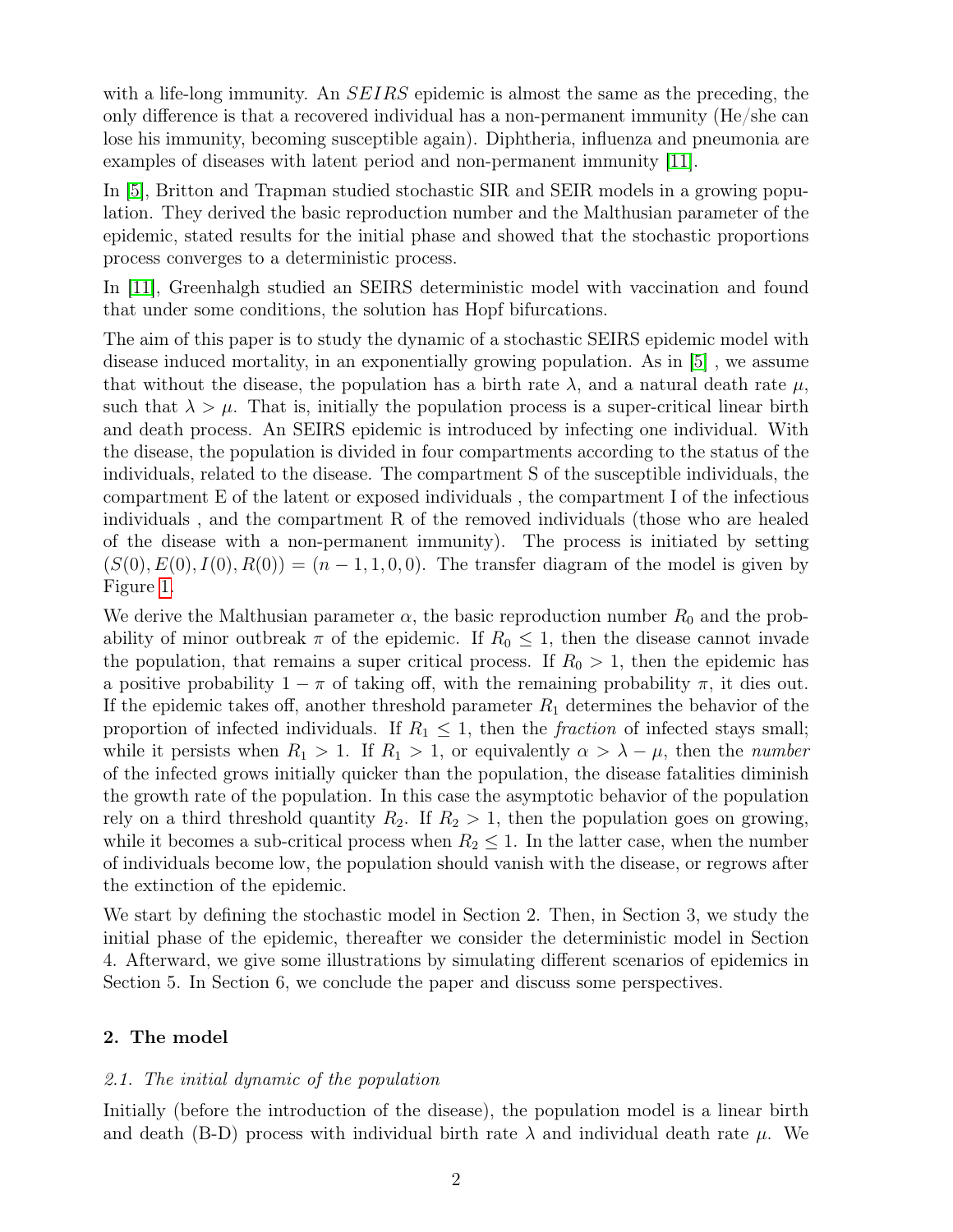

<span id="page-2-0"></span>Figure 1: The transfer diagram of the SEIRS model

assume that  $\lambda > \mu$ , that is the process is super-critical.  $N(t)$  denotes the *number* of individuals in the population at time t.

## 2.2. The Markovian SEIRS epidemic model

Now, we define a uniformly mixing Markovian epidemic model on the population described above, implying that individuals give birth at rate  $\lambda$  and die from other causes at rate  $\mu$ , irrespective of disease status. Initially (at  $t = 0$ ), the population consists of n susceptible individuals. At this time, an SEIRS infectious disease is introduced by infecting one individual. The disease spreading is modelled as follow. An infected individual remains latent (infected but not yet infectious) for exponential time with rate  $\nu$ . After this period, he/she becomes infectious (unless he/she dies before). An infectious individual remains infectious for an exponential time with rate  $\delta$  (unless he/she dies before). The disease induces an additional death rate  $\sigma$  for the infectious individuals. After the period of infectiousness, an infectious individual recovers with a temporary immunity. A recovered person remains immune for an exponential time with rate  $\rho$  unless he/she dies before. After the period of immunity he/she becomes susceptible again. During the infectious period, the infective has infectious contacts randomly in time according to a homogeneous Poisson process with rate  $\kappa$ , each time with a uniformly selected random individual. If the contacted person is susceptible, he/she becomes infected and latent (not yet infectious), otherwise the contact has no effect. There is no vertical transmission, that is all the new born individuals are susceptible.

Let  $Z(t) = (S(t), E(t), I(t), R(t))$  respectively denote the *number* of susceptible, latent, infectious and immune individuals at time  $t$ . Therefore, the population size at time  $t$  is  $N(t) = S(t) + E(t) + I(t) + R(t)$  (Wherever *n* is important an *n*-index is added). The population is initiated at  $Z_n(0) = (S_n(0), E_n(0), I_n(0), R_n(0)) = (n-1, 1, 0, 0)$ . However, later we also derive the probability of minor outbreak for an epidemic starting with  $m$ latent individuals and j infectious individuals with a very small infected fraction  $(m+j \ll$  $n$ ).

In short, the population model has two parameters, the birth rate  $\lambda$  and the death rate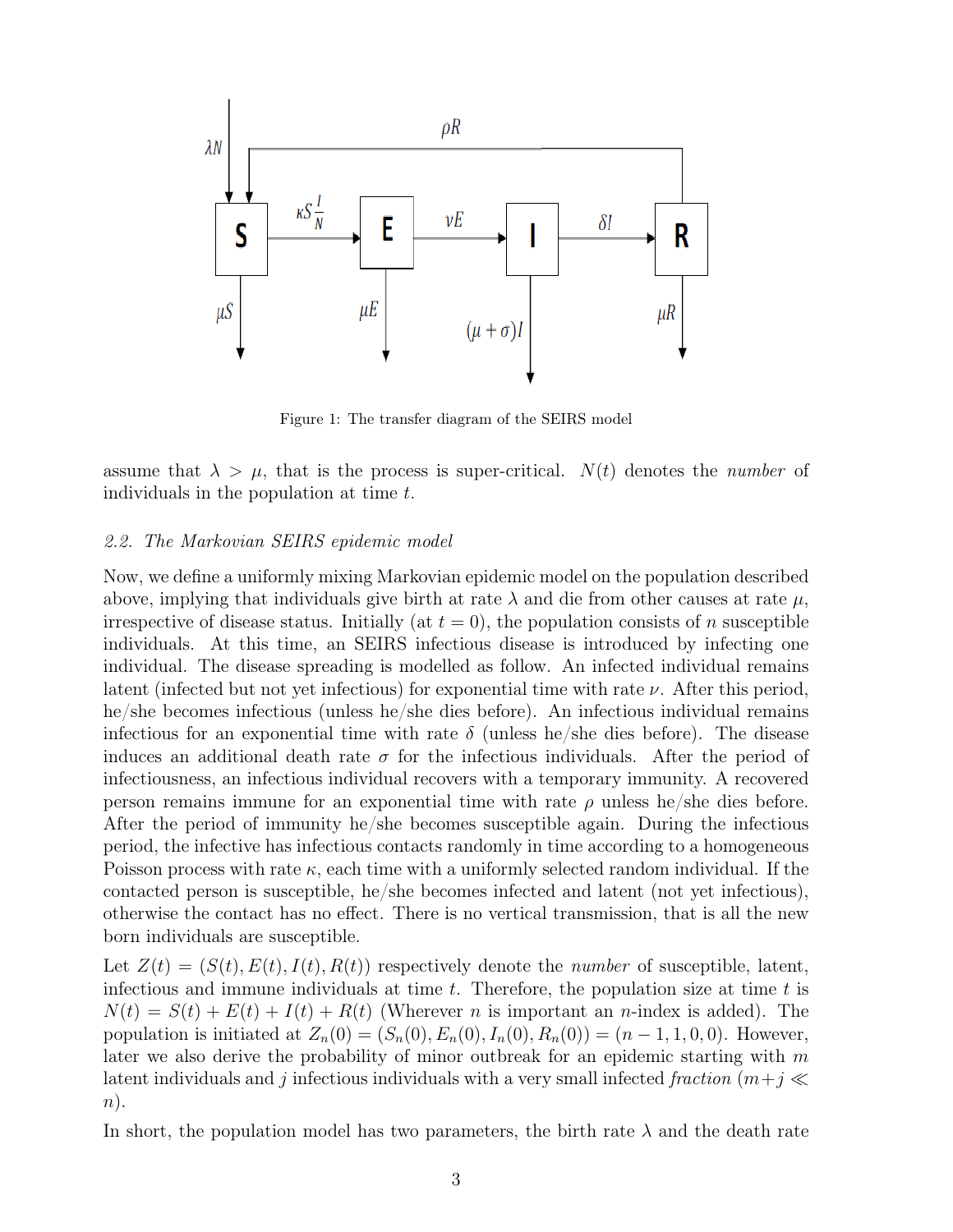$\mu$ ; and the disease model has five parameters, the transmission rate  $\kappa$ , the end of latency rate  $\nu$ , the recovery rate  $\delta$ , the disease death rate  $\sigma$  and the immunity waning rate  $\rho$ . The possible events and their rates, when currently in state  $Z(t) = (S(t), E(t), I(t), R(t)) =$  $(u, v, x, y) = z$ , are given in Table [1.](#page-3-0)

The SI, SIS, SIR, SIRS, SEI, SEIS, SEIR models are special cases of the SEIRS model defined above. If  $\rho = 0$ , then an infected individual cannot go back to the susceptible state and we get an SEIR model. If  $\rho \rightarrow \infty$ , then the recovered state vanishes and we get an SEIS model. If  $\nu \rightarrow \infty$ , then the latent state vanishes giving an SIRS model. If  $\delta = 0$ , then we have lifelong infectivity and hence an SEI model. If  $\nu \longrightarrow \infty$  and  $\rho \longrightarrow \infty$ , then the latent state and the recovered state vanish and we have an SIS model. If  $\nu \rightarrow \infty$  and  $\delta = \rho = 0$ , then the latent state vanishes and we have lifelong infectivity, giving hence an SI model. Therefore from the results of the SEIRS model, one can deduce those of the others.

| Event                | State change $l$ | Rate              |
|----------------------|------------------|-------------------|
| <b>Birth</b>         | (1,0,0,0)        | $\lambda N$       |
| Death of susceptible | $(-1, 0, 0, 0)$  | $\mu S$           |
| Death of exposed     | $(0, -1, 0, 0)$  | $\mu E$           |
| Death of infective   | $(0, 0, -1, 0)$  | $(\mu + \sigma)I$ |
| Death of recovered   | $(0,0,0,-1)$     | $\mu R$           |
| Infection            | $(-1, 1, 0, 0)$  | $\kappa S I/N$    |
| End of latency       | $(0, -1, 1, 0)$  | $\nu E$           |
| Recovery             | $(0,0,-1,1)$     | $\delta I$        |
| Loss of immunity     | $(1,0,0,-1)$     | $\rho R$          |
|                      |                  |                   |

<span id="page-3-0"></span>Table 1: The uniform Markovian dynamic SEIRS epidemic: type of events, their state change l (The old state  $z = (u, v, x, y)$  is hence changed to  $z + l$ ) and their rates.

In this section we have presented the stochastic SEIRS model studied in this paper.

#### 3. Results for the initial phase

# 3.1. The dynamics of the population size  $N(t)$

Without the disease, the population process is a linear super-critical birth and death process with individual birth rate  $\lambda$  and individual death rate  $\mu$ . But, with the introduction of the disease that induces an extra death rate  $\sigma$  for the infectious individuals, we have two possible events. Birth with rate  $\lambda N(t)$  and death with rate  $\mu N(t) + \sigma I(t) =$  $[\mu+\sigma I(t)/N(t)]N(t)$ , where  $N(t)$  is the current total *number* of individuals in the population and  $I(t)$  the current *number* of infectious individuals. Then, the population process is no longer a linear birth and death process (unless  $\sigma = 0$ ). However, at the beginning of the epidemic when the *fraction* of the infectious individuals is very small  $(I(t)/N(t) \approx 0)$ , the population will behave almost as a linear birth and death process with birth rate  $\lambda$ and death rate  $\mu$ . Thus for the initial phase of the epidemic, we assume that the population size is a linear super-critical birth and death process with birth rate  $\lambda$  and death rate  $\mu$ . On the other hand, if the epidemic takes off after the initial phase, whenever the *fraction* of the infectious individuals remains below  $(\lambda - \mu)/\sigma$ , the population process will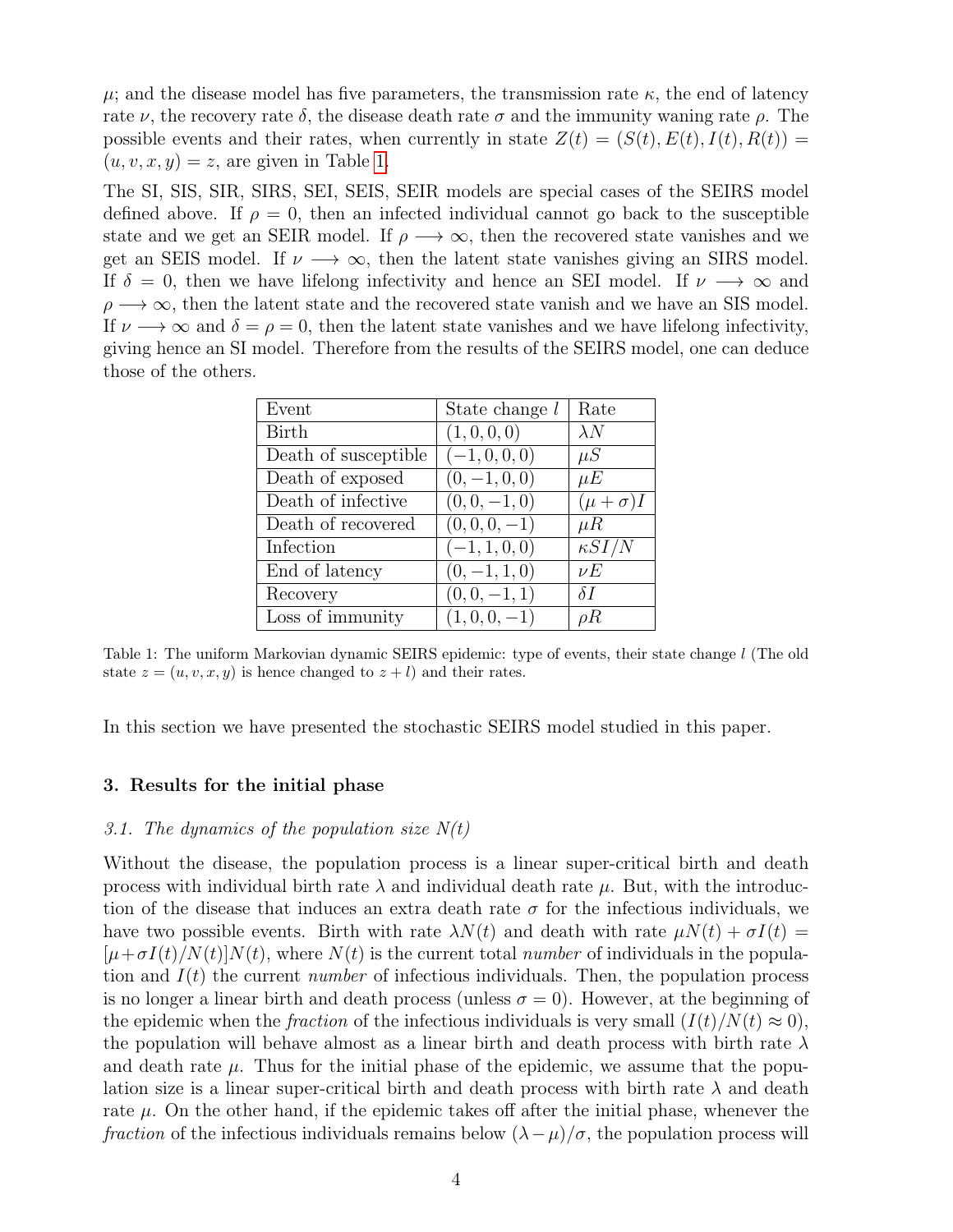be a super-critical process, having a positive probability to grow to  $\infty$ . But, if the infectious fraction grows beyond  $(\lambda - \mu)/\sigma$ , then the population process becomes a sub-critical process.

**Remark 3.1.** If  $(\lambda - \mu)/\sigma \ge 1$  i.e.  $\lambda \ge \mu + \sigma$ , then  $N(t)$  is always a super-critical process although the epidemic.

# 3.2. Approximation of the initial phase of the epidemic

Now, we consider the beginning of the epidemic, when the *fraction* of the infected individuals is still small.  $E(t)$  increases with rate  $\kappa I(t)S(t)/N(t)$  due to infection and decreases by rate  $(\nu + \mu)E(t)$  due to death or end of latency.  $I(t)$  increases with rate  $\nu E(t)$  due to end of latency, and decreases with rate  $(\delta + \mu + \sigma)I(t)$  due to recovery or death. As we start with  $n-1$  susceptible and one infected, assuming that n is large, at the beginning of the epidemic  $S(t)/N(t)$  is very close to 1. Then, the *number* of exposed individuals increases almost with rate  $\kappa I(t)$ . Let  $L_n(t) = E_n(t) + I_n(t)$  be the number of infected (latent or infectious) individuals at time t.  $L_n(t)$  can be approximated by a branching process,  $L_{\infty}(t) = E_{\infty}(t) + I_{\infty}(t)$  with two stages: the childhood (or latent) stage  $E_{\infty}$ and the adult (or infectious) stage  $I_{\infty}$  [\[9,](#page-27-2) p. 54]. Initiated at  $(E_{\infty}(0), I_{\infty}(0)) = (1, 0),$ where  $E_{\infty}(t)$  increases with rate  $\kappa I_{\infty}(t)$  and decreases with rate  $(\mu + \nu)E_{\infty}(t)$ , and  $I_{\infty}(t)$ increases with rate  $\nu E_{\infty}(t)$  (end of childhood) and decreases with rate  $(\delta + \mu + \sigma)I_{\infty}(t)$ (end of adult stage).

**Theorem 3.2.** Let  $L_n(t)$  be the epidemic process and  $L_\infty(t)$  be the branching process defined above. Then,  $\widetilde{L_n(t)}$  converges weakly to  $L_\infty(t)$   $(L_n \stackrel{\widetilde{w}}{\Longrightarrow} L_\infty)$ , as  $n \longrightarrow \infty$ , on any finite interval  $[0, t_1]$ .

*Proof.* Like initial phase of other epidemics [\[9,](#page-27-2) p. 54], when n tends to infinity, the transition probabilities of the epidemic converge to that of the branching process.  $\Box$ 

The results below are for the branching process  $L_{\infty}$ , but since  $L_n \stackrel{w}{\Longrightarrow} L_{\infty}$ , they apply to the epidemic as  $n \longrightarrow \infty$ .

## 3.3. Thresholds

In this subsection, we derive the Malthusian parameter  $\alpha$  and the basic reproduction number  $R_0$  of the limiting branching process  $L_{\infty}$ .

The Malthusian parameter  $\alpha$  is defined as the exponential growth/decay rate the epidemic branching process has. It is the solution of

<span id="page-4-0"></span>
$$
\int_0^\infty e^{-\alpha t} c(t) dt = 1,\tag{3.1}
$$

where  $c(t)$  is the expected rate at which an individual gives birth (has infectious contacts) t time units after it was infected [\[16,](#page-27-3) page 10].

**Theorem 3.3.** The Malthusian parameter of the epidemic is given by

<span id="page-4-1"></span>
$$
\alpha = -\left(\mu + \frac{\nu + \delta + \sigma}{2}\right) + \sqrt{\frac{(\nu - \delta - \sigma)^2}{4} + \kappa \nu}.\tag{3.2}
$$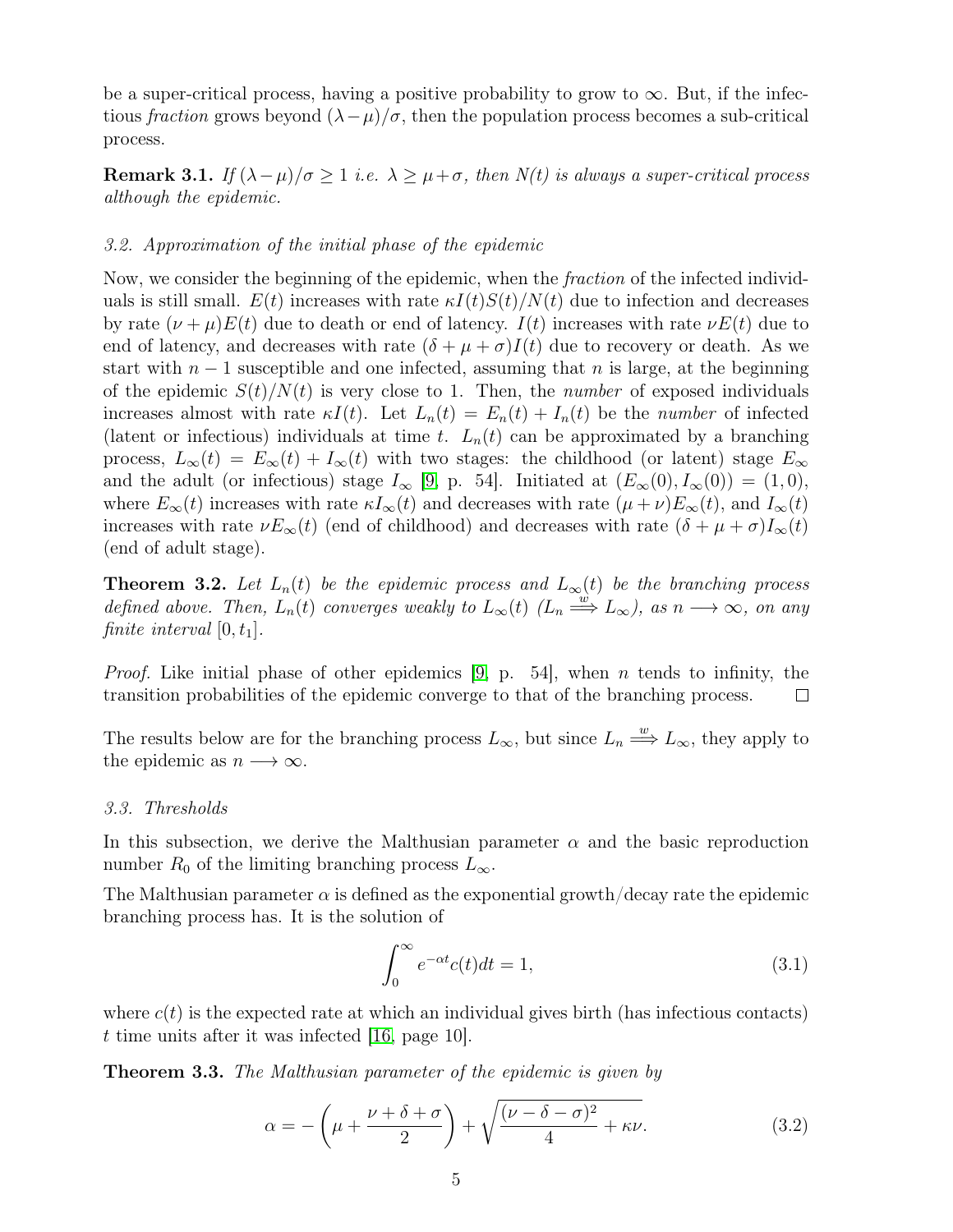*Proof.* In the SEIRS model, the contact rate is 0 during the latent period and  $\kappa$  during the infectious period. By conditioning on when the latent period ends, it follows that

$$
c(t) = \kappa e^{-\mu t} \int_0^t \nu e^{-\nu s} e^{-(\delta + \sigma)(t-s)} ds = \kappa \nu e^{-(\mu + \delta + \sigma)t} \int_0^t e^{-(\nu - (\delta + \sigma))s} ds.
$$

Thus,

$$
c(t) = \begin{cases} \frac{\kappa \nu}{\nu - (\delta + \sigma)} \left( e^{-(\mu + \delta + \sigma)t} - e^{-(\nu + \mu)t} \right), \text{ if } \nu \neq \delta + \sigma, \\ \varepsilon \nu t e^{-(\mu + \delta + \sigma)t}, \text{ if } \nu = \delta + \sigma. \end{cases}
$$

Inserting this into Equation [\(3.1\)](#page-4-0), one gets

$$
\alpha = \begin{cases}\n-\left(\mu + \frac{\nu + \delta + \sigma}{2}\right) + \sqrt{\frac{(\nu - \delta - \sigma)^2}{4} + \kappa \nu}, \text{ if } \nu \neq \delta + \sigma, \\
\sqrt{\kappa \nu} - (\mu + \delta + \sigma), \text{ if } \nu = \delta + \sigma.\n\end{cases}
$$

Then,

$$
\alpha = -\left(\mu + \frac{\nu + \delta + \sigma}{2}\right) + \sqrt{\frac{(\nu - \delta - \sigma)^2}{4} + \kappa \nu}.
$$

The basic reproduction number  $R_0$ , is the expected *number* of secondary cases per primary case in a virgin population [\[9,](#page-27-2) page 4].

Theorem 3.4. The basic reproduction number of the epidemic is

<span id="page-5-0"></span>
$$
R_0 = \frac{\nu \kappa}{(\mu + \nu)(\delta + \mu + \sigma)}.
$$
\n(3.3)

 $\Box$ 

*Proof.* Let Y be the *number* of infectious contacts that an individual has during the infectious period. Then,

$$
P(Y = 0) = \frac{\mu}{\mu + \nu} + \frac{\nu}{\nu + \mu} \times \frac{\delta + \mu + \sigma}{\kappa + \delta + \mu + \sigma}.
$$

The first term is the probability that the individual dies during the latent period, and the second term the probability that the individual does not die during the latent period but leaves the infectious compartment by death or recovery without an infectious contact. And for all positive integer  $k$ ,

$$
P(Y = k) = \frac{\nu}{\mu + \nu} \times \left(\frac{\kappa}{\kappa + \delta + \mu + \sigma}\right)^k \times \frac{\delta + \mu + \sigma}{\kappa + \delta + \mu + \sigma}.
$$

Therefore, Z has a zero modified geometric distribution [\[13,](#page-27-4) page 16], with parameter  $p = (\delta + \mu + \sigma)/(\kappa + \delta + \mu + \sigma)$ . Then the expected value of Y is

$$
E(Y) = \frac{\nu}{\mu + \nu} \times \frac{1 - p}{p} = \frac{\nu}{\mu + \nu} \times \frac{\kappa}{\mu + \delta + \sigma}.
$$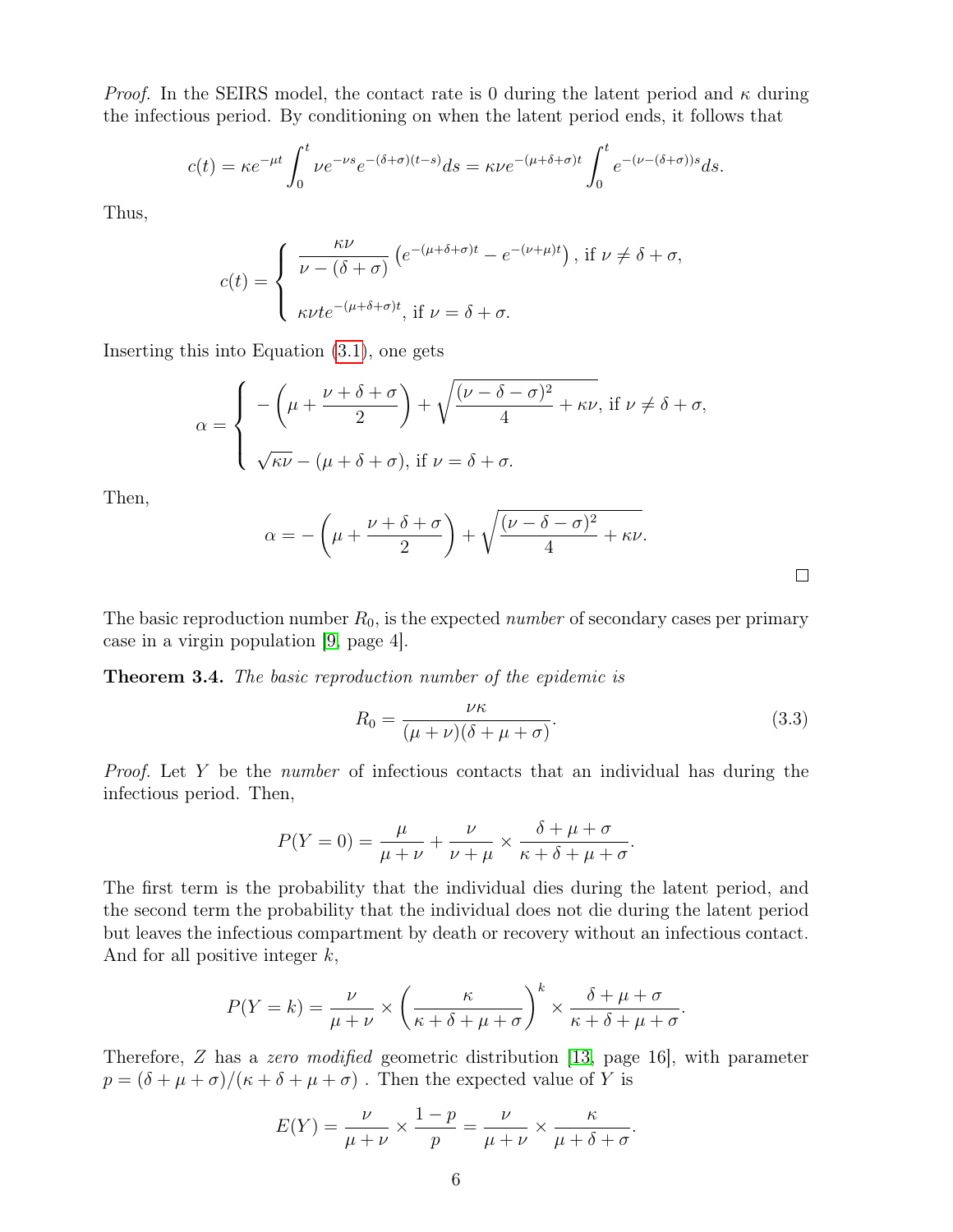Thus,

$$
R_0 = \frac{\nu}{\mu + \nu} \times \frac{\kappa}{\mu + \delta + \sigma}.
$$

**Remark 3.5.** The first factor is the probability that the individual does not die during the latent period, and the second is the expected number of infectious contacts while being infectious. An alternative way to derive  $R_0$  is by the relation  $R_0 = \int_0^\infty c(t)dt$  [\[13,](#page-27-4) page 69]. This formula gives the same result as above.

As mentioned above, the SI, SIS, SIR, SIRS, SEI, SEIS, SEIR models are all sub-models of the SEIRS model. Then, from the results obtained for the SEIRS model, we deduce that of the others. In Table [2,](#page-6-0) we have the values of the basic reproduction number  $R_0$  and the Malthusian parameter  $\alpha$  of the models listed above. The fourth column gives the changes to get the corresponding model. Further by setting  $\sigma = 0$ , one gets the corresponding results for a disease without an additional death rate for the infectious.

| Model        | $R_0$                                                    | $\alpha$                                                                                         | Parameters change                            |  |  |
|--------------|----------------------------------------------------------|--------------------------------------------------------------------------------------------------|----------------------------------------------|--|--|
| <b>SEIRS</b> | $\kappa\nu$<br>$\overline{(\mu+\nu)(\mu+\delta+\sigma)}$ | $-\left(\mu+\frac{\nu+\delta+\sigma}{2}\right)+\sqrt{\frac{(\nu-\delta-\sigma)^2}{4}}+\kappa\nu$ |                                              |  |  |
| <b>SEIR</b>  | $\kappa\nu$<br>$\overline{(\mu+\nu)(\mu+\delta+\sigma)}$ | $-\left(\mu+\frac{\nu+\delta+\sigma}{2}\right)+\sqrt{\frac{(\nu-\delta-\sigma)^2}{4}}+\kappa\nu$ | $\rho = 0$                                   |  |  |
| <b>SEIS</b>  | $\frac{\kappa \nu}{(\mu+\nu)(\mu+\delta+\sigma)}$        | $-\left(\mu+\frac{\nu+\delta+\sigma}{2}\right)+\sqrt{\frac{(\nu-\delta-\sigma)^2}{4}}+\kappa\nu$ | $\rho \rightarrow \infty$                    |  |  |
| <i>SEI</i>   | $\kappa\nu$<br>$\overline{(\mu+\nu)(\mu+\sigma)}$        | $-\left(\mu+\frac{\nu+\sigma}{2}\right)+\sqrt{\frac{(\nu-\sigma)^2}{4}}+\kappa\nu$               | $\delta = 0, \, \rho = 0$                    |  |  |
| SIRS         | $\overline{\mu+\delta+\sigma}$                           | $\kappa - (\mu + \delta + \sigma)$                                                               | $\nu \rightarrow \infty$                     |  |  |
| SIR          | $\mu + \delta + \sigma$                                  | $\kappa - (\mu + \delta + \sigma)$                                                               | $\nu \to \infty, \, \rho = 0$                |  |  |
| SIS          | $\kappa$<br>$\overline{\mu+\delta+\sigma}$               | $\kappa - (\mu + \delta + \sigma)$                                                               | $\nu \to \infty, \, \rho \to \infty$         |  |  |
| SI           | $\kappa$<br>$\mu + \sigma$                               | $\kappa - (\mu + \sigma)$                                                                        | $\nu \to \infty$ , $\delta = 0$ , $\rho = 0$ |  |  |

<span id="page-6-0"></span>Table 2: Thresholds for sub-models of the SEIRS model

**Remark 3.6.** The basic reproduction number  $R_0$  and the Malthusian parameter  $\alpha$  are identical for the SEIR, SEIS and SEIRS models.

From Equations [\(3.2\)](#page-4-1) and [\(3.3\)](#page-5-0), we have

$$
\alpha > 0 \Longleftrightarrow -\left(\mu + \frac{\nu + \delta + \sigma}{2}\right) + \sqrt{\frac{(\nu - \delta - \sigma)^2}{4} + \kappa \nu} > 0
$$
  

$$
\Longleftrightarrow \frac{(\nu - \delta - \sigma)^2}{4} + \kappa \nu > \left(\mu + \frac{\nu + \delta + \sigma}{2}\right)^2
$$
  

$$
\Longleftrightarrow 4\kappa \nu > (2\mu + \nu + \delta + \sigma)^2 - (\nu - \delta - \sigma)^2
$$
  

$$
\Longleftrightarrow 4\kappa \nu > (2\mu + 2\nu)(2\mu + 2\delta + 2\sigma)
$$
  

$$
\Longleftrightarrow \frac{\kappa \nu}{(\mu + \nu)(\mu + \delta + \sigma)} > 1
$$
  

$$
\Longleftrightarrow R_0 > 1.
$$

It follows that the basic reproduction number  $R_0$  exceeds 1 if and only if, the Malthusian parameter  $\alpha$  exceeds 0. That is, the sign relation  $sign(\alpha) = sign(R_0 - 1)$  is verified.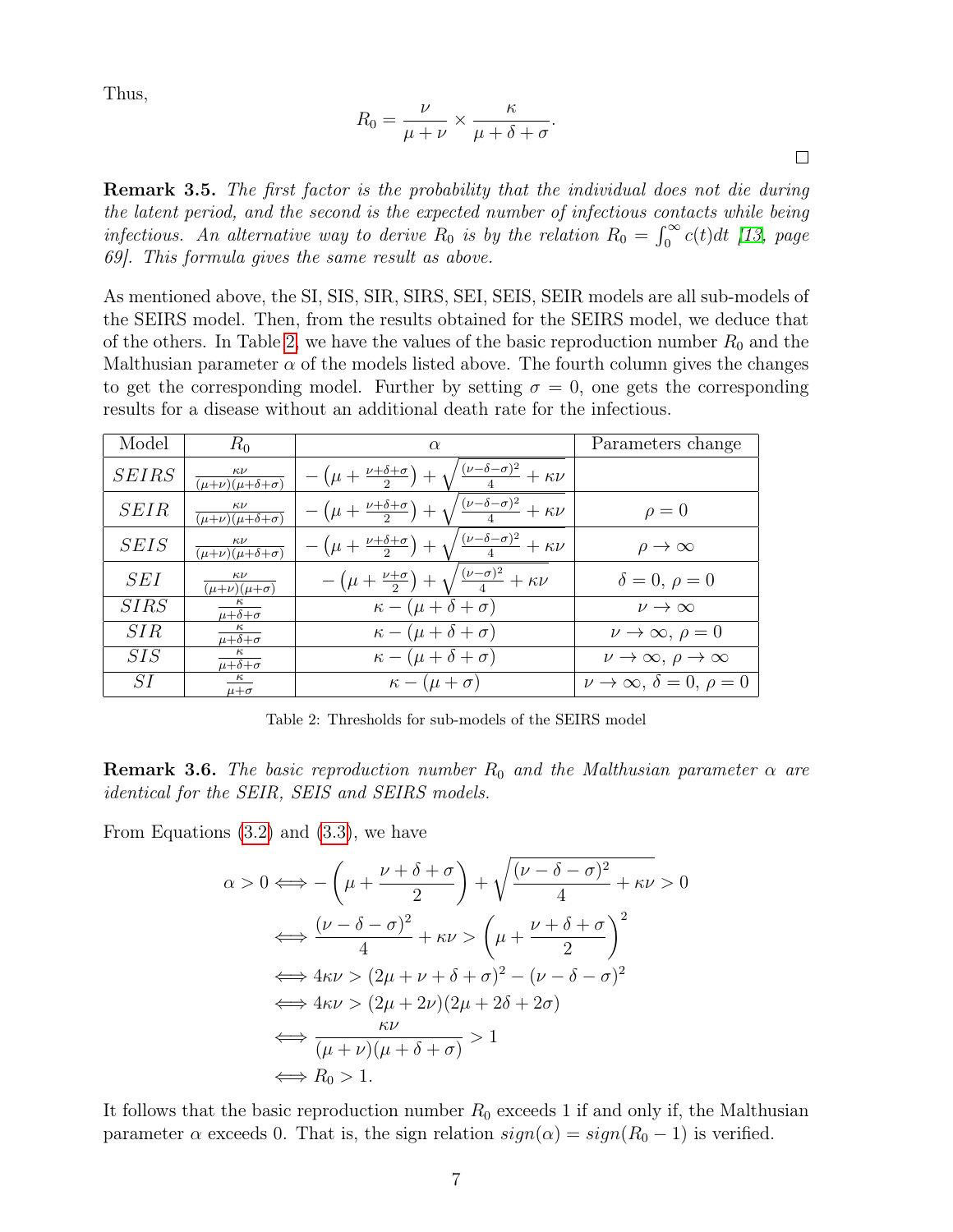**Remark 3.7.** It is well known that to surely prevent the disease to invade the population,  $R_0$  must be less than 1. To control the epidemic one need then to diminish  $R_0$ . The basic reproduction number  $R_0$  can be written in the following form.

$$
R_0 = \kappa \times \frac{\nu}{\mu + \nu} \times \frac{1}{\mu + \delta + \sigma}.
$$

So, it is clear that  $R_0$  increases with  $\kappa$  and  $\nu$ , and decreases with  $\mu$ ,  $\delta$  and  $\sigma$ . The contact rate  $\kappa$  can be reduced by hospitalization or quarantine of the infectious individuals. The recovery rate  $\delta$  can be increased by medication. In the case of an epizootic,  $\sigma$  the disease related death rate, can be increased by culling infectious animals.

We have derived two thresholds (the Malthusian parameter  $\alpha$  and the basic reproduction number  $R_0$ ) of the SEIRS epidemic branching process, deduced the corresponding thresholds for the sub-models of the SEIRS epidemic model and established that  $sign(\alpha) = sign(R_0 - 1).$ 

#### 3.4. Main result for the initial phase

In this subsection, we derive the probability for a minor outbreak of the epidemic branching process, and state the main result for the initial phase of the epidemic.

Let  $\pi = P(\lim_{t} L_{\infty}(t) = 0)$  be the probability of a minor outbreak of  $L_{\infty}$  and Y be the number of infectious contacts that an individual has during the infectious period. As we start with one latent individual,  $\pi$  is the smallest positive solution of the equation  $z = q(z)$ , where q is the probability generating function (pgf) of Y [\[13,](#page-27-4) page 113]. We have

$$
g(z) = \sum_{k=0}^{\infty} P(Y = k) z^{k}
$$
  
=  $\frac{\mu}{\mu + \nu} + \frac{\nu}{\mu + \nu} \frac{\delta + \mu + \sigma}{\kappa + \delta + \mu + \sigma} + \sum_{k=1}^{\infty} \frac{\nu}{\mu + \nu} \frac{\delta + \mu + \sigma}{\kappa + \delta + \mu + \sigma} \left(\frac{\kappa}{\kappa + \delta + \mu + \sigma}\right)^{k} z^{k}$   
=  $a + \frac{(1 - a)b}{1 - (1 - b)z}$ , with  $a = \frac{\mu}{\mu + \nu}$  and  $b = \frac{\delta + \mu + \sigma}{\kappa + \delta + \mu + \sigma}$ .

Then,  $\pi$  is the smallest solution in [0, 1] of the following equation.

<span id="page-7-0"></span>
$$
z = a + \frac{(1 - a)b}{1 - (1 - b)z}.
$$
\n(3.4)

Equation [\(3.4\)](#page-7-0) has two solutions,

$$
z_0 = 1
$$
 and  $z_1 = a + \frac{b}{1-b} = \frac{\mu}{\mu + \nu} + \frac{\delta + \mu + \sigma}{\kappa} = \frac{\mu}{\mu + \nu} + \frac{\nu}{\nu + \mu} \frac{1}{R_0}.$ 

Then, we have the following theorem.

**Theorem 3.8.** Let  $\pi$  be the probability of a minor outbreak of the epidemic when started with one latent individual. Then,

<span id="page-7-1"></span>
$$
\pi = \begin{cases}\n1 & \text{if } R_0 \le 1, \\
\frac{\mu}{\mu + \nu} + \frac{\nu}{\mu + \nu} \frac{1}{R_0} & \text{if } R_0 > 1.\n\end{cases}
$$
\n(3.5)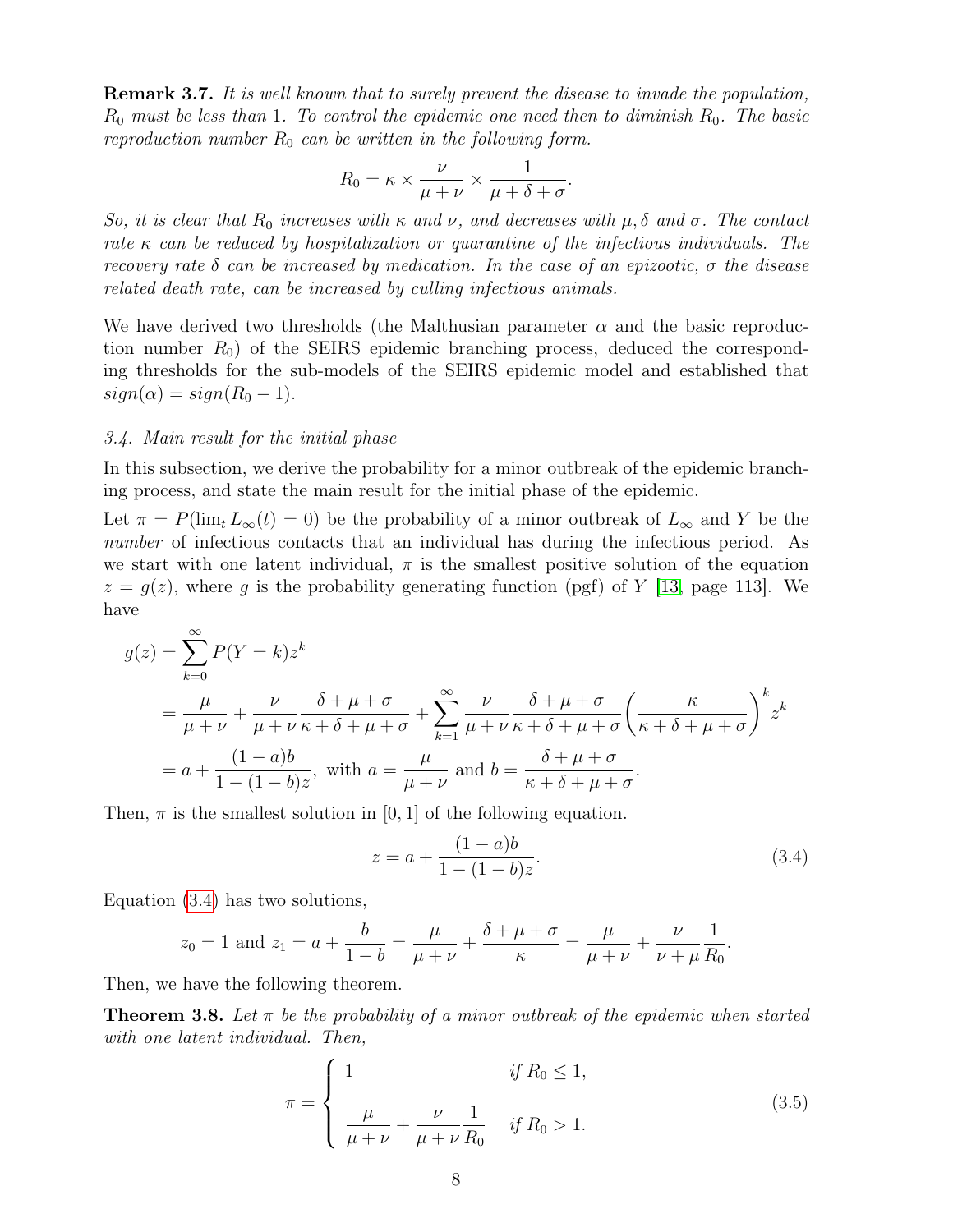**Corollary 3.9.** Let  $\pi_{(m,k)}$  be the probability of a minor outbreak when the epidemic started with m latent individuals and k infectious individuals. Then,

<span id="page-8-1"></span>
$$
\pi_{(m,k)} = \begin{cases}\n1 & \text{if } R_0 \le 1, \\
\left(\frac{\mu}{\mu + \nu} + \frac{\nu}{\mu + \nu} \frac{1}{R_0}\right)^m \left(\frac{1}{R_0}\right)^k & \text{if } R_0 > 1.\n\end{cases}
$$
\n(3.6)

*Proof.* Let  $\pi_{(m,k)}$  be the probability of a minor outbreak when the epidemic starts with  $m$  latent and  $k$  infectious individuals. With this notation, we have

 $\pi_{(1,0)} = P(\text{minor outbreak}|E(0) = 1, I(0) = 0) = \pi, \text{ and}$  $\pi_{(0,1)} = P(\text{minor outbreak} | E(0) = 0, I(0) = 1).$  Thus,  $\pi = \mu/(\mu + \nu) + (\nu/(\mu + \nu))\pi_{(0,1)}$ . Therefore,  $\pi_{(0,1)} = ((\mu + \nu)/\nu)\pi - \mu/\nu$ . Thus, by Equation [\(3.5\)](#page-7-1) one gets

<span id="page-8-0"></span>
$$
\pi_{(0,1)} = \begin{cases}\n1 & \text{if } R_0 \le 1, \\
\frac{1}{R_0} & \text{if } R_0 > 1.\n\end{cases}
$$
\n(3.7)

We have  $\pi_{(m,k)} = (\pi_{(1,0)})^m (\pi_{(0,1)})^k$ , since all the  $m+k$  independent epidemics must die out  $[13, \text{page 112}]$  $[13, \text{page 112}]$ . Thus, by Equations  $(3.5)$  and  $(3.7)$ , we get Equation  $(3.6)$ .  $\Box$ 

**Remark 3.10.** This result is the same as that of the SEIR stochastic model studied by Allen and Lahodny in [\[1\]](#page-26-0).

As noted above, due to the additive death rate in the infectious compartment, if the epidemic takes off, the population process can be turned to a sub-critical process. In this case, the population may go extinct. As we start the process with  $n$  individuals, assuming that  $n$  is large, we define the probability of minor outbreak of the epidemic, assuming that *n* is large, we define the probability of filmor outbreak of the epidemic,<br>as the probability that the *number* of infected individuals does not exceed  $\sqrt{n}$ , that is  $P(L_n(t) < \sqrt{n}, \forall t \ge 0)$  [\[9,](#page-27-2) page 55]. Let us state now the main result for the initial phase.

## <span id="page-8-2"></span>**Theorem 3.11.** Consider the uniform SEIRS epidemic model defined above, with

 $(S_n(0), E_n(0), I_n(0), R_n(0)) = (n-1, 1, 0, 0), L_n(t) = E_n(t) + I_n(t), N_n(t) = S_n(t) +$  $E_n(t) + I_n(t) + R_n(t)$ , and let  $L_\infty(t)$  denote the birth and death process defined above,  $\alpha$  its Malthusian parameter,  $\pi$  the probability of a minor outbreak of  $L_{\infty}$ , and  $\pi_n :=$  $P(L_n(t) < \sqrt{n}, \forall t \geq 0)$  denote the probability of a minor outbreak of the epidemic. Then as  $n \to \infty$ , we have the following results:

- i. If  $\alpha \leq 0$ , then for any  $n, L_n(t) \to 0$  as  $t \to \infty$  with probability 1.
- ii. If  $0 < \alpha < \lambda \mu$ , then  $\pi_n \to \pi = \mu/(\mu + \nu) + \nu/[(\mu + \nu)R_0]$ . With the remaining probability  $(1-\pi_n) \to 1-\pi$ ,  $L_n$  grows exponentially:  $L_n(t) \sim e^{\alpha t}$ , but  $L_n(t)/N_n(t) \to$ 0 as  $t \to \infty$ .
- iii. If  $\alpha > \lambda \mu$ , then  $\pi_n \to \pi = \mu/(\mu + \nu) + \nu/[(\mu + \nu)R_0]$ . With the remaining probability  $(1 - \pi_n) \rightarrow 1 - \pi$ , during the initial phase of the epidemic,  $L_n$  grows exponentially with rate  $\alpha$ .
- *Proof.* i. If  $\alpha < 0$ , then  $L_{\infty}$  is sub-critical and dies out with probability 1. If  $\alpha = 0$ , then  $L_{\infty}$  is critical and dies out with probability 1, since  $P(Y = 1) \neq 1$  [\[13\]](#page-27-4).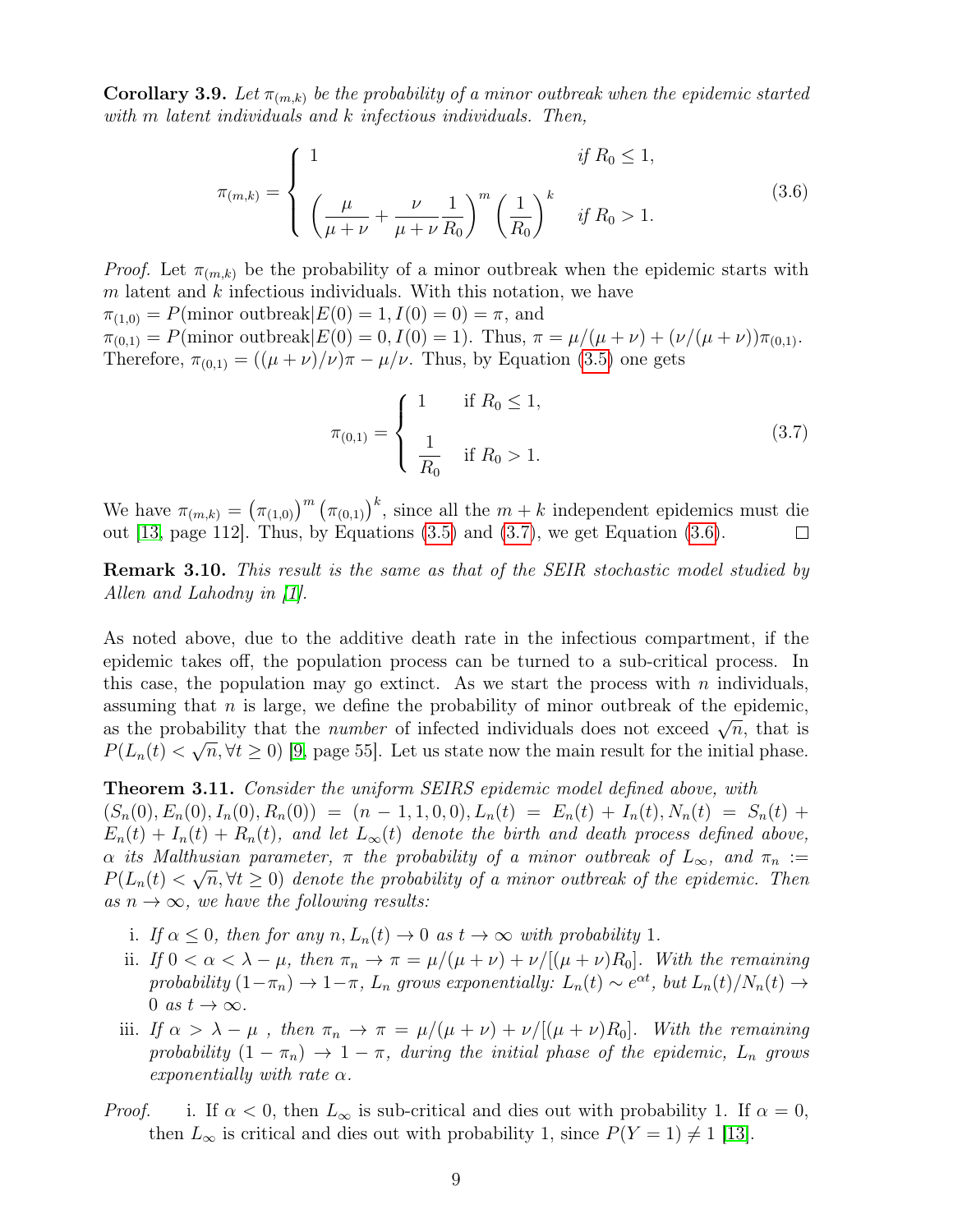- ii. If  $\alpha > 0$ , then  $L_{\infty}$  is super-critical. It dies out with probability  $\pi$  and with the remaining probability  $1 - \pi$ , it grows exponentially with rate  $\alpha$ , that is  $L_{\infty} \sim e^{\alpha t}$ . As  $N_n(t) \sim e^{(\lambda - \mu)t}$ , if  $\alpha < \lambda - \mu$ , then  $L_n(t)/N_n(t) \longrightarrow 0$ , when  $t \longrightarrow \infty$ .
- iii. If  $\alpha > \lambda \mu$ , then  $\alpha > 0$  since  $\lambda \mu > 0$ . Thus,  $L_{\infty}$  is super-critical. It dies out with probability  $\pi$  and with the remaining probability  $1 - \pi$ , it grows exponentially with rate  $\alpha$ . As  $L_n \Longrightarrow L_\infty$ , the same applies to  $L_n$ .

**Remark 3.12.** If  $\alpha > \lambda - \mu$ , then  $L_{\infty}$  is super-critical. Thus the epidemic may take off. If it does, the number of infected individuals grows initially with the rate  $\alpha$  that is larger than the initial growth rate of the population  $(\lambda - \mu)$ . After the initial phase, in the case of a major outbreak, several scenarios are possible. i)The population goes on growing exponentially, eventually with a lower rate; ii) due to the additive death rate of the infectious, the effective death rate of the population becomes larger than its birth rate, and the population process becomes a sub-critical process. The different scenarios are treated in Section [4](#page-9-0) and illustrated by simulations in Section [5.](#page-15-0)

We have derived the probability of a minor outbreak of the epidemic branching process, stated and shown the main result of the initial phase of the epidemic.

# <span id="page-9-0"></span>4. The deterministic SEIRS model

Now we consider the corresponding deterministic model of the stochastic model studied above. As the population size is varying, we study first the fractions system and then deduce the asymptotic behavior of the compartments sizes. In this section the deterministic sizes of the compartments  $S, E, I, R$  and the population size at the time t are denoted  $S(t)$ ,  $E(t)$ ,  $I(t)$ ,  $R(t)$  and  $N(t)$  respectively.

The corresponding deterministic SEIRS model of the model above is given by the following system of ordinary differential equations (ODE).

$$
\frac{dS}{dt} = \lambda N + \rho R - \kappa S \frac{I}{N} - \mu S,
$$
\n
$$
\frac{dE}{dt} = \kappa S \frac{I}{N} - (\nu + \mu) E,
$$
\n
$$
\frac{dI}{dt} = \nu E - (\delta + \mu + \sigma) I,
$$
\n
$$
\frac{dR}{dt} = \delta I - (\rho + \mu) R,
$$
\n
$$
N = S + E + I + R,
$$
\n
$$
S(0) > 0, E(0) > 0, I(0) > 0, R(0) \ge 0.
$$
\n(4.1)

<span id="page-9-1"></span>**Remark 4.1.** System  $(4.1)$  is the same as System  $(2)$  studied by Greenhalgh in [\[11\]](#page-27-0), with a constant contact rate  $(\beta(N) = \beta)$ , a constant death rate  $(f(N) = \mu)$  and without vaccination  $(p = q = 0)$ . But Greenhalgh assumed that the death rate  $f(N)$  is a strictly monotone increasing continuously differentiable function of N. So, the model that we study is not a sub-model of that of Greenhalgh since we consider a constant death rate.

 $\Box$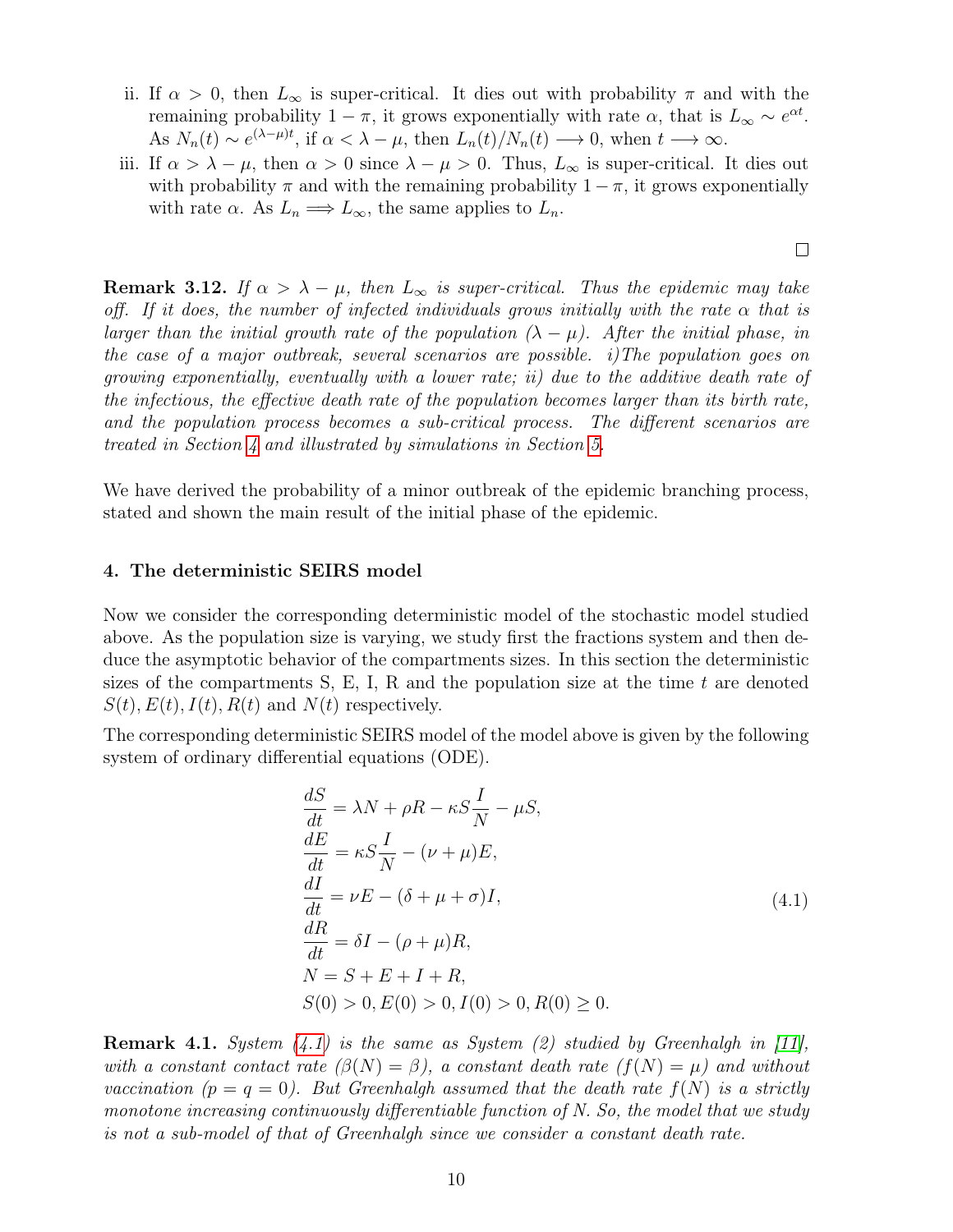From System [\(4.1\)](#page-9-1), we have  $dN/dt = (\lambda - \mu)N - \sigma I = (\lambda - \mu - \sigma i)N$ , where i is the fraction of the infectious individuals. Thus, the population should grow if  $\lambda > \mu + \sigma i$ , stabilize if  $\lambda = \mu + \sigma i$  and decrease if  $\lambda < \mu + \sigma i$ .

**Theorem 4.2.**  $N(t)$  is constant and positive  $(N(t) = N(0) > 0, \forall t > 0)$ , if and only if the parameters verify the following equality:

$$
(\rho + \mu)\nu\kappa\sigma\lambda + \rho\kappa\nu\delta(\lambda - \mu)
$$
  
-(\rho + \mu)(\nu + \mu)(\delta + \mu + \sigma)[\kappa(\lambda - \mu) + \mu\sigma] = 0, (4.2)

<span id="page-10-0"></span>and the initial values verify

<span id="page-10-1"></span>
$$
S(0) = (\nu \kappa)^{-1} (\nu + \mu)(\delta + \mu + \sigma) N(0),
$$
  
\n
$$
E(0) = (\nu \sigma)^{-1} (\delta + \mu + \sigma) (\lambda - \mu) N(0),
$$
  
\n
$$
I(0) = \sigma^{-1} (\lambda - \mu) N(0),
$$
  
\n
$$
R(0) = (\sigma(\rho + \mu))^{-1} \delta(\lambda - \mu) N(0),
$$
  
\nwith  $N(0) > 0$ .

*Proof.* By using successively the derivatives of  $N, I, E, R$  and S, one gets that  $N(t)$  is constant and positive, if and only if  $I, E, R$  and S are constant, the parameters verify Equation [\(4.2\)](#page-10-0) and the initial values verify System [\(4.3\)](#page-10-1).  $\Box$ 

Generally, Equation [\(4.2\)](#page-10-0) and System [\(4.3\)](#page-10-1) are not verified, thus  $N(t)$  is not constant. Therefore, we consider the fractions  $s = S/N$ ,  $e = E/N$ ,  $i = I/N$  and  $r = R/N$ . By System [\(4.1\)](#page-9-1), one gets

$$
\frac{ds}{dt} = \lambda - \lambda s + \rho r + (\sigma - \kappa)si,\n\frac{de}{dt} = \kappa si - (\lambda + \nu)e + \sigma ei,\n\frac{di}{dt} = \nu e - (\lambda + \delta + \sigma)i + \sigma i^2,\n\frac{dr}{dt} = -(\lambda + \rho)r + \delta i + \sigma ri,\ns + e + i + r = 1.
$$
\n(4.4)

<span id="page-10-2"></span>This system is equivalent to System  $(2.2)$  in [\[11\]](#page-27-0), with  $p = q = 0$ .

**Remark 4.3.** The natural death rate  $\mu$  does not intervene in the derivatives of the fractions. This is logic, since this rate is the same for all the compartments, it has no effect on the fractions.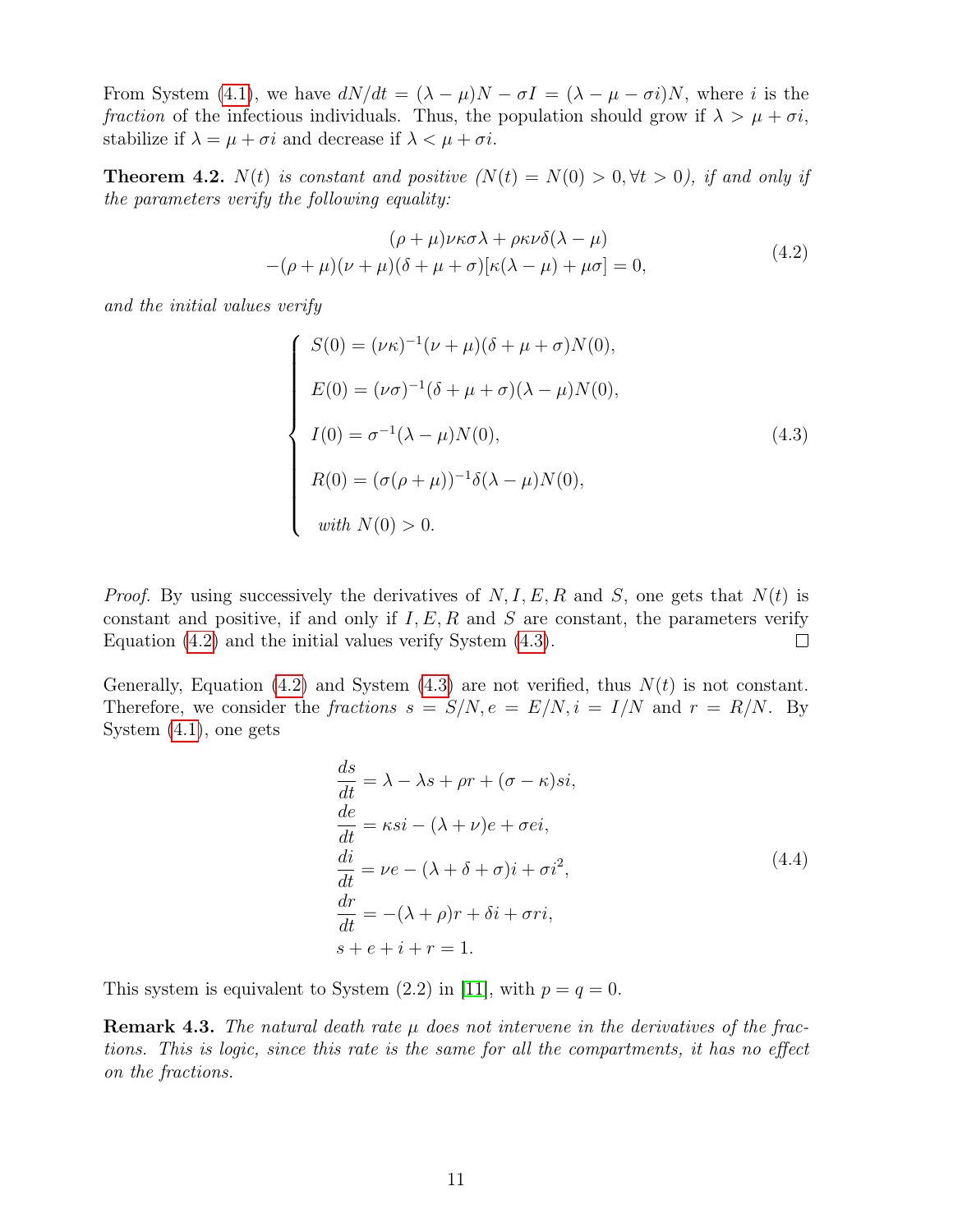<span id="page-11-0"></span>Since  $r = 1 - s - e - i$ , it is enough to study the system

$$
\begin{aligned}\n\frac{ds}{dt} &= \lambda + \rho - (\lambda + \rho)s - \rho e - \rho i + (\sigma - \kappa)si, \\
\frac{de}{dt} &= \kappa si - (\lambda + \nu)e + \sigma ei, \\
\frac{di}{dt} &= \nu e - (\lambda + \delta + \sigma)i + \sigma i^2,\n\end{aligned} \tag{4.5}
$$

in the domain

$$
D = \{(s, e, i); s \ge 0, e \ge 0, i \ge 0, s + e + i \le 1\}.
$$
\n
$$
(4.6)
$$

**Theorem 4.4.** The domain  $D$  is positively invariant for System [4.5.](#page-11-0)

*Proof.* If  $s = 0$ , then  $ds/dt = \lambda + \rho(1 - e - i) > 0$ . If  $e = 0$ , then  $de/dt = \kappa si \geq 0$ . If  $i = 0$ , then  $di/dt = \nu e \ge 0$ . If  $s + e + i = 1$ , then  $d(s + e + i)/dt = -\delta i \le 0$ . Then every solution of System [4.5](#page-11-0) starting in D, remains there for all  $t > 0$ . That is D is positively invariant for System [4.5](#page-11-0)  $\Box$ 

In the following, we use the next generation matrix (NGM) described in [\[10\]](#page-27-5) to derive a threshold parameter, with threshold value 1 for System [\(4.5\)](#page-11-0).

By setting  $ds/dt = de/dt = di/dt = 0$  with  $e = i = 0$  in System [\(4.5\)](#page-11-0), we get  $s = 1$ . Then,  $(1, 0, 0)$  is the unique disease free equilibrium (DFE) of System  $(4.5)$ . e and i are the infected *fractions* of the model. Thus, the *infected subsystem* is

$$
\frac{de}{dt} = \kappa si - (\lambda + \nu)e + \sigma ei,
$$
  
\n
$$
\frac{di}{dt} = \nu e - (\lambda + \delta + \sigma)i + \sigma i^2.
$$

<span id="page-11-1"></span>Hence, the linearized infected subsystem at the DFE is

$$
\begin{aligned}\n\frac{de}{dt} &= \kappa i - (\lambda + \nu)e, \\
\frac{di}{dt} &= \nu e - (\lambda + \delta + \sigma)i.\n\end{aligned} \tag{4.7}
$$

Let  $x = (e, i)^t$  be the vector of the infected fractions. Thus, System [\(4.7\)](#page-11-1) is equivalent to

$$
\dot{x} = (T + \Sigma)x,
$$

with

$$
T = \begin{pmatrix} 0 & \kappa \\ 0 & 0 \end{pmatrix} \text{ and } \Sigma = \begin{pmatrix} -(\lambda + \nu) & 0 \\ \nu & -(\lambda + \delta + \sigma) \end{pmatrix}.
$$

T is the transmissions matrix and  $\Sigma$  is the transitions matrix. Then, the next generation matrix with large domain is

$$
K_L = -T\Sigma^{-1}.
$$

Let  $R_1$  be the spectral radius of  $K_L$ . We have

<span id="page-11-2"></span>
$$
R_1 = \rho(K_L) = \frac{\kappa \nu}{(\lambda + \nu)(\lambda + \delta + \sigma)}.
$$
\n(4.8)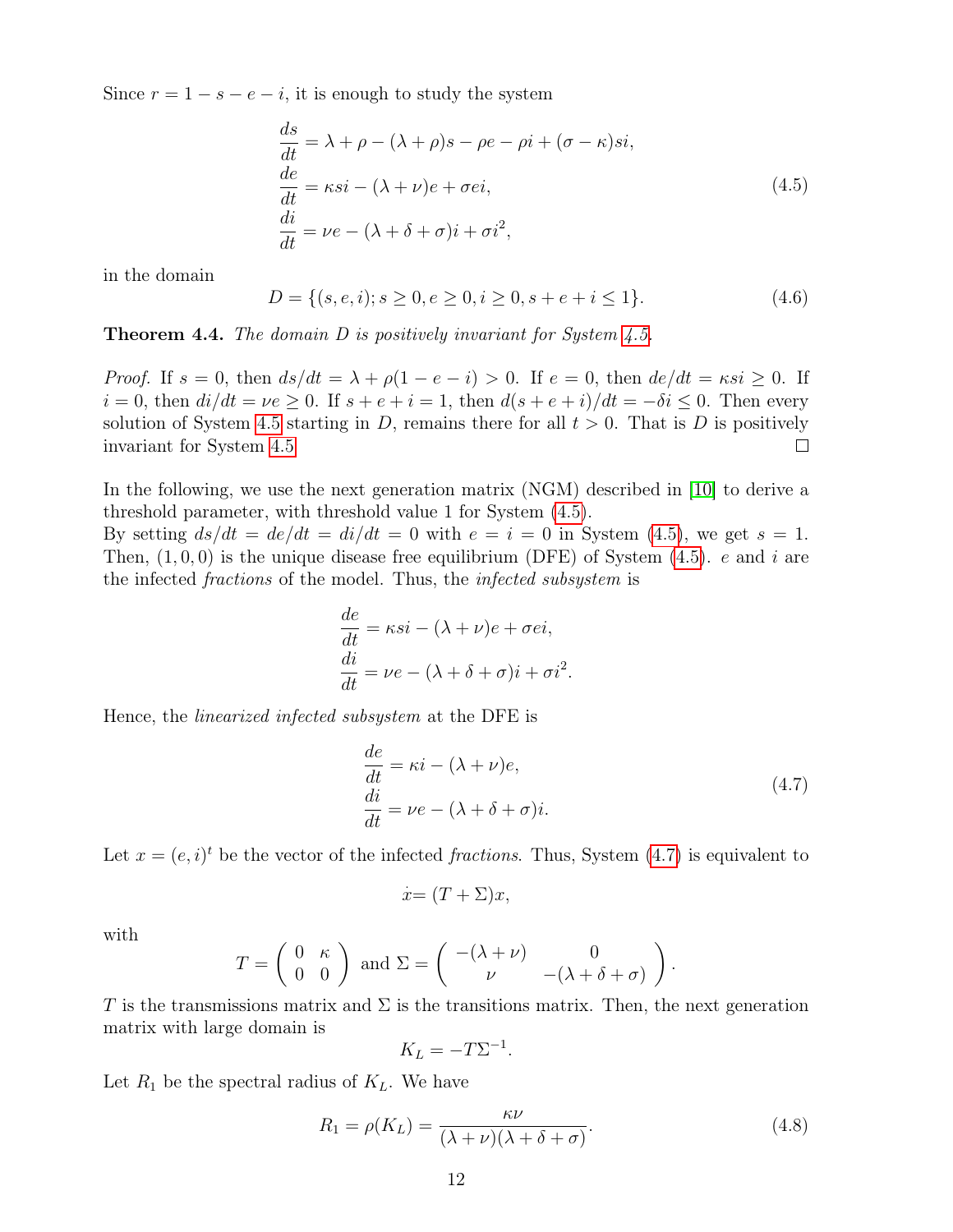An equilibrium is said to be stable if nearby solutions stay nearby for all future time [\[14,](#page-27-6) p. 175. More precisely an equilibrium  $x^*$  is said to be stable, if for every neighborhood V of  $x^*$  there is a neighborhood  $V_1$  of  $x^*$ , such that every solution starting in  $V_1$  remains in V for all  $t > 0$ . If  $V_1$  can be chosen such that  $\lim_{t\to\infty} x(t) = x^*$ , then  $x^*$  is said to be asymptotically stable. An equilibrium is said to be unstable, when it is not stable. An equilibrium  $x^*$  is said to be globally asymptotically stable (GAS) in an invariant set  $D$ ,  $(x^* \in D)$ , if it is locally stable and  $\lim_{t\to\infty} x(t) = x^*$ , for every solution  $x(t)$  starting in D.

<span id="page-12-0"></span>**Theorem 4.5.** The disease free equilibrium (DFE) of System  $(4.5)$  is globally asymptotically stable (GAS) in D, if  $R_1 \leq 1$ , and unstable if  $R_1 > 1$ .

*Proof.* Let  $f(s, e, i)$  be the Rhs of System [\(4.5\)](#page-11-0). Then,

$$
f(s, e, i) = \begin{pmatrix} \lambda + \rho - (\lambda + \rho)s - \rho e - \rho i + (\sigma - \kappa)si \\ \kappa si - (\lambda + \nu)e + \sigma ei \\ \nu e - (\lambda + \delta + \sigma)i + \sigma i^2 \end{pmatrix}.
$$

The Jacobian of f at the disease free equilibrium is

$$
Df(1,0,0) = \begin{pmatrix} -(\lambda + \rho) & -\rho & \sigma - \kappa - \rho \\ 0 & -(\lambda + \nu) & \kappa \\ 0 & \nu & -(\lambda + \delta + \sigma) \end{pmatrix}.
$$

The characteristic polynomial of  $Df(1,0,0)$  is

$$
P(x) = (-\lambda - \rho - x)[x^2 + (2\lambda + \nu + \delta + \sigma)x + (\lambda + \nu)(\lambda + \delta + \sigma) - \nu\kappa].
$$

 $-(\lambda + \rho)$  is an evident negative root of  $P(x)$ . Thus, by the Routh-Hurwitz criterion [\[20,](#page-28-0) page 11], all the roots of  $P(x)$  has negative real part if and only if  $(\lambda+\nu)(\lambda+\delta+\sigma)-\nu\kappa > 0$ . And we have  $(\lambda + \nu)(\lambda + \delta + \sigma) - \nu \kappa > 0 \iff R_1 < 1$ . Thus, the disease free equilibrium is locally asymptotically stable if  $R_1 < 1$ , and unstable if  $R_1 > 1$ .

Let V denote the function defined on D by  $V(s, e, i) = \nu e + (\lambda + \nu)i$ . Then,

$$
\dot{V}(s, e, i) = \nu \frac{de}{dt} + (\lambda + \nu) \frac{di}{dt}
$$
  
=  $\nu[\kappa si - (\lambda + \nu)e + \sigma ei] + (\lambda + \nu)[\nu e - (\lambda + \delta + \sigma)i + \sigma i^2]$   
=  $i[\nu \kappa s + \nu \sigma e + (\lambda + \nu)\sigma i - (\lambda + \nu)(\lambda + \delta + \sigma)]$   
=  $iL(s, e, i),$ 

with  $L(s, e, i) = \nu \kappa s + \nu \sigma e + (\lambda + \nu) \sigma i - (\lambda + \nu)(\lambda + \delta + \sigma)$ . The affinity of L implies that it achieves its maximum at the extreme points of the boundary of the closed set D. But  $L(0, 0, 0) = -(\lambda + \nu)(\lambda + \delta + \sigma), L(0, 0, 1) = -(\lambda + \nu)(\lambda + \delta), L(0, 1, 0) = -\lambda \sigma - (\lambda + \nu)(\lambda + \delta)$ and  $L(1,0,0) = \nu\kappa - (\lambda + \nu)(\lambda + \delta + \sigma) = (\lambda + \nu)(\lambda + \delta + \sigma)(R_1 - 1)$ . Thus,  $V \le 0$  in D if  $R_1 \leq 1$ . Then, V is a Lyapunov function of System [\(4.5\)](#page-11-0). The only invariant subset of the set with  $V = 0$  is  $\{(1, 0, 0)\}$ . It follows from LaSalle's Invariance Principle [\[14,](#page-27-6) p. 200], that the disease free equilibrium (DFE) is globally asymptotically stable (GAS) in D, when  $R_1 \leq 1$ .  $\Box$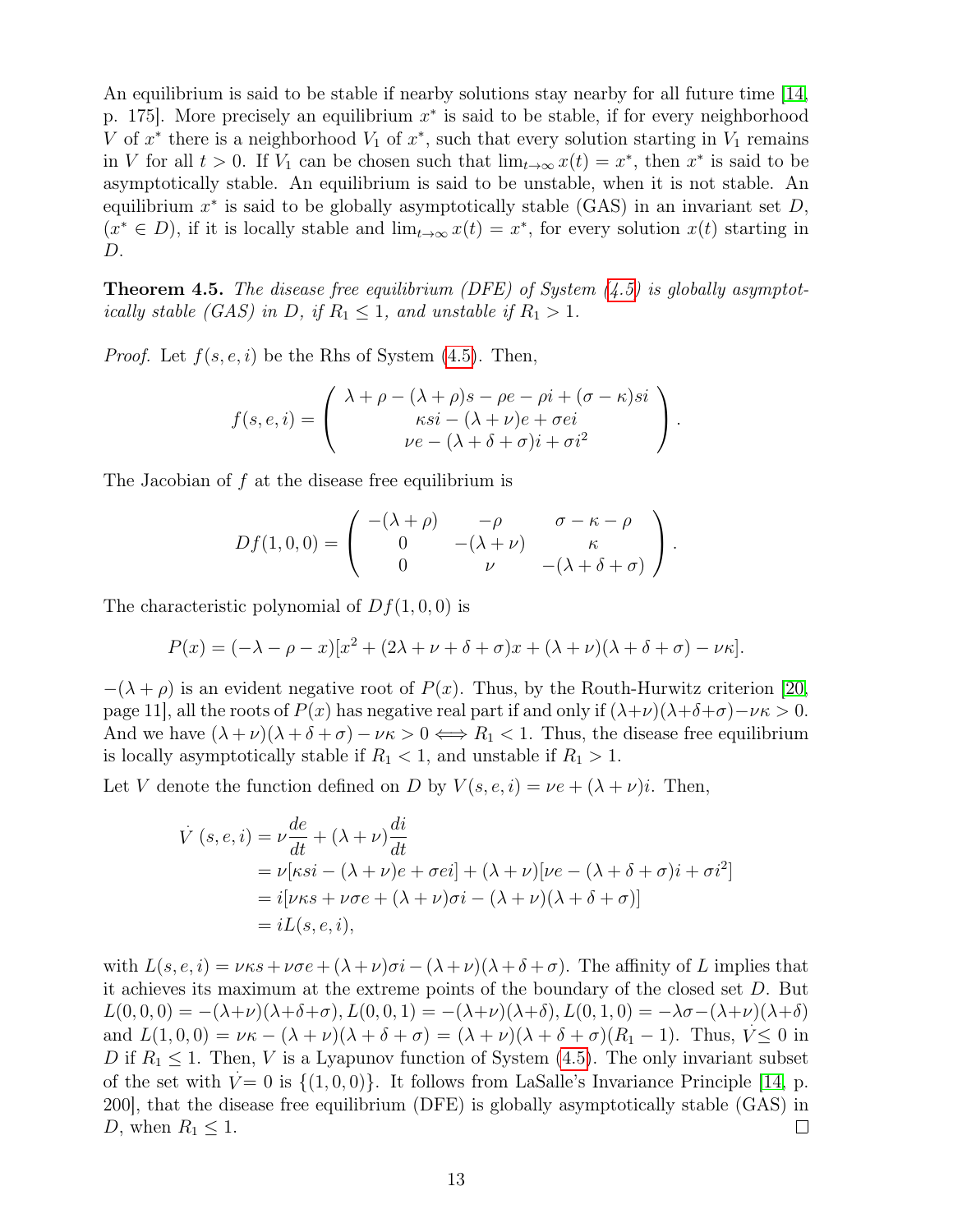By Equations  $(4.8)$  and  $(3.2)$ , we have

$$
R_1 > 1 \Longleftrightarrow \frac{\kappa \nu}{(\lambda + \nu)(\lambda + \delta + \sigma)} > 1
$$
  
\n
$$
\Longleftrightarrow \kappa \nu > (\lambda + \nu)(\lambda + \delta + \sigma)
$$
  
\n
$$
\Longleftrightarrow \kappa \nu > \frac{1}{4} ((2\lambda + \nu + \delta + \sigma)^2 - (\nu - \delta - \sigma)^2)
$$
  
\n
$$
\Longleftrightarrow \frac{(\nu - \delta - \sigma)^2}{4} + \kappa \nu > \frac{(2\lambda + \nu + \delta + \sigma)^2}{4}
$$
  
\n
$$
\Longleftrightarrow \sqrt{\frac{(\nu - \delta - \sigma)^2}{4} + \kappa \nu > \lambda + \frac{\nu + \delta + \sigma}{2}}
$$
  
\n
$$
\Longleftrightarrow -(\mu + \frac{\nu + \delta + \sigma}{2}) + \sqrt{\frac{(\nu - \delta - \sigma)^2}{4} + \kappa \nu > \lambda - \mu}
$$
  
\n
$$
\Longleftrightarrow \alpha > \lambda - \mu.
$$

It follows that the fraction's threshold  $R_1$  exceeds 1 if and only if the Malthusian parameter  $\alpha$ , exceeds the initial growth rate of the population  $\lambda-\mu$ . That is, we have the sign relation  $sign(R_1-1) = sign(\alpha-(\lambda-\mu))$ . Thus, the global stability of the disease free equilibrium of the fraction's system when  $R_1 < 1$ , confirms that if  $\alpha < \lambda - \mu$ , then the infected fraction vanishes even if the epidemic takes off (Theorem [\(3.11\)](#page-8-2) (ii)).

Greenhalgh has shown [\[11,](#page-27-0) Theorem 2.3] that if  $R_1 > 1$ , then System [\(4.5\)](#page-11-0) has at least one endemic equilibrium, and that this equilibrium is unique and locally asymptotically stable (LAS) when the average duration of immunity exceeds both the average infectious and incubation periods, that is  $\delta > \rho$  and  $\nu > \rho$ . We have not proved, but we strongly believe that if  $R_1 > 1$ , then System [\(4.5\)](#page-11-0) has one and only one endemic equilibrium, and that this equilibrium is globally asymptotically stable in the interior of  $D$ . The simulations that we made support this conjecture (Figure [4](#page-18-0)  $(c)$  and  $(d)$ ).

**Theorem 4.6.** Let  $(S(t), E(t), I(t), R(t))$  be a solution of System [\(4.1\)](#page-9-1) and R<sub>0</sub> denoted the basic reproduction number given by Equation [\(3.3\)](#page-5-0).

- i. If  $R_0 < 1$ , then  $(S(t), E(t), I(t), R(t)) \longrightarrow (\infty, 0, 0, 0)$ ; ii. if  $R_0 = 1$ , then  $(S(t), E(t), I(t), R(t)) \longrightarrow (\infty, E^*, I^*, R^*),$ with  $E^* > 0, I^* > 0, R^* > 0;$
- <span id="page-13-0"></span>iii. if  $R_0 > 1 \ge R_1$ , then  $(S(t), E(t), I(t), R(t)) \longrightarrow (\infty, \infty, \infty, \infty)$ .

**Remark 4.7.** The case  $R_1 > 1$  is treated in Theorem [4.9.](#page-15-1)

Proof. We have

$$
R_0 = \frac{\nu \kappa}{(\mu + \nu)(\mu + \delta + \sigma)} \text{ and } R_1 = \frac{\nu \kappa}{(\lambda + \nu)(\lambda + \delta + \sigma)}.
$$

Then,  $R_0 > R_1$ , since  $\lambda > \mu$ . Therefore, in the three cases of the Theorem [4.6,](#page-13-0) we have  $R_1 \leq 1$ . Let us assume that  $R_1 \leq 1$ . Thus, by Theorem [\(4.5\)](#page-12-0),  $(s, e, i, r) \longrightarrow (1, 0, 0, 0)$ when  $t \longrightarrow \infty$ .  $dN/dt = (\lambda - \mu)N - \sigma I = (\lambda - \mu - \sigma i)N$ . Then,  $dN/dt \longrightarrow (\lambda - \mu)N$ ,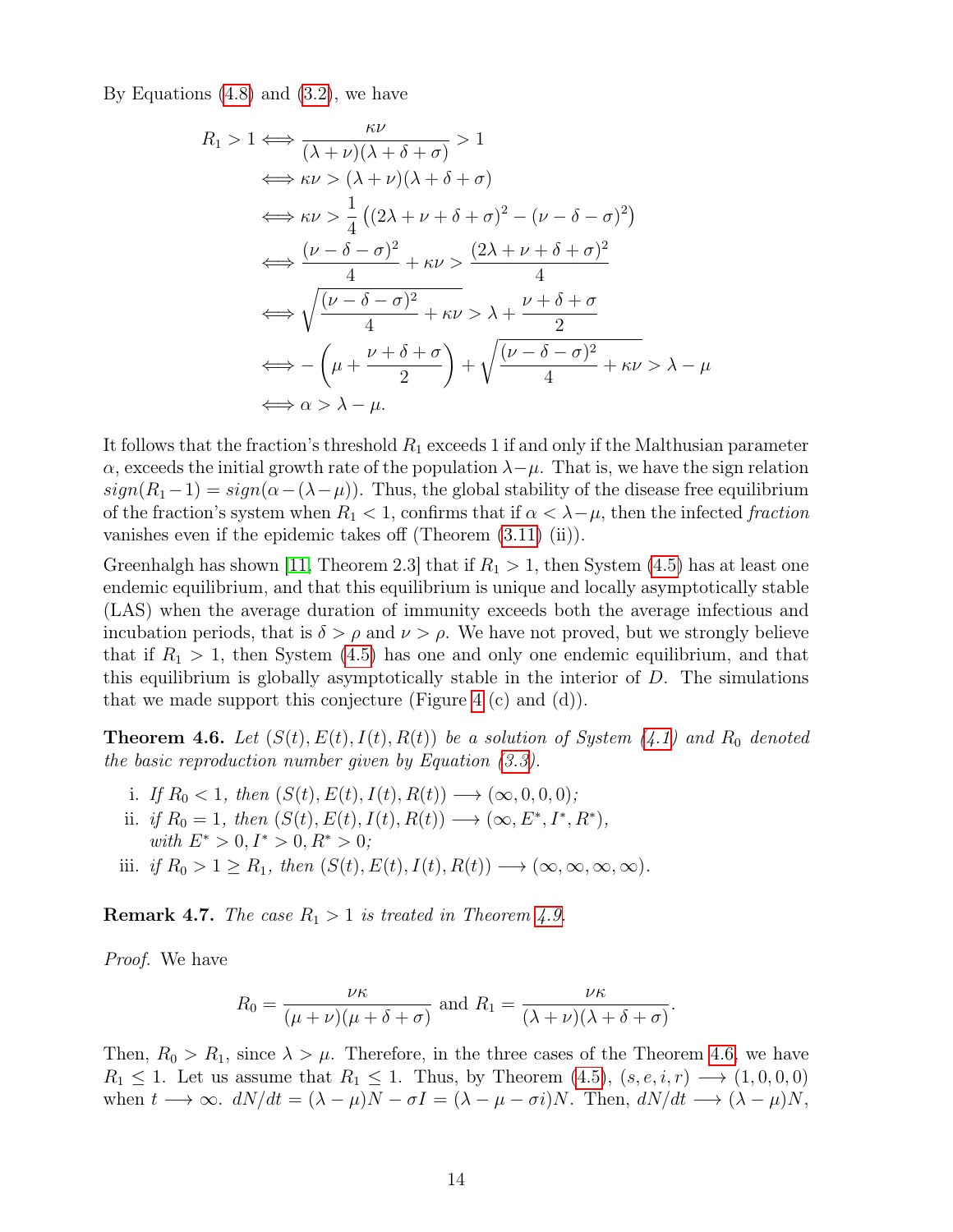when  $t \to \infty$ . Thus,  $N \to \infty$ , when  $t \to \infty$  because  $\lambda > \mu$ . Therefore,  $S \to \infty$ , when  $t \longrightarrow \infty$ , since  $S/N \longrightarrow 1$ . By using the derivatives of E and I, one gets

$$
\left(\frac{E}{I}\right)' = \kappa s + (\delta + \sigma - \nu)\frac{E}{I} - \nu\left(\frac{E}{I}\right)^2.
$$
 Where the prime denotes the derivative.  
Then, 
$$
\left(\frac{E}{I}\right)' \longrightarrow \kappa + (\delta + \sigma - \nu)\frac{E}{I} - \nu\left(\frac{E}{I}\right)^2
$$
, when  $t \longrightarrow \infty$ .

Thus  $E/I$  can be approximate by a solution of the following equation, when  $t \rightarrow \infty$ .

<span id="page-14-0"></span>
$$
y' = \kappa + (\delta + \sigma - \nu)y - \nu y^2 \tag{4.9}
$$

Equation [\(4.9\)](#page-14-0) is a Riccati's equation [\[12\]](#page-27-7). By solving it, one gets

$$
y: t \longmapsto \left( Ce^{\sqrt{\Delta}t} - \frac{\nu}{\sqrt{\Delta}} \right)^{-1} + \frac{\delta + \sigma - \nu + \sqrt{\Delta}}{2\nu}
$$
, with  $C > 0$ , where  $\Delta = (\delta + \sigma - \nu)^2 + 4\nu\kappa$ .

Then,  $E/I \longrightarrow (\delta + \sigma - \nu +$ √  $(\Delta)/(2\nu)$ , when  $t \longrightarrow \infty$ . We have  $dI/dt = \nu E - (\delta + \mu + \sigma)I = [\nu(E/I) - (\delta + \mu + \sigma)]I$ . Thus, by substituting  $E/I$  by its asymptotic value, one gets

$$
\frac{dI}{dt} \longrightarrow \left[ \frac{\delta + \sigma - \nu + \sqrt{\Delta}}{2} - (\delta + \mu + \sigma) \right] I, \text{ when } t \longrightarrow \infty;
$$

and

$$
\frac{\delta + \sigma - \nu + \sqrt{\Delta}}{2} - (\delta + \mu + \sigma) = -\left(\mu + \frac{\delta + \sigma + \nu}{2}\right) + \frac{\sqrt{\Delta}}{2}
$$

$$
= -\left(\mu + \frac{\delta + \sigma + \nu}{2}\right) + \sqrt{\frac{(\delta + \sigma - \nu)^2}{4} + \kappa\nu}
$$

 $=\alpha$ , the Malthusian parameter given by Equation [\(3.2\)](#page-4-1).

Therefore,  $dI/dt \rightarrow \alpha I$ , when  $t \rightarrow \infty$ . As  $dE/dt = \kappa SI/N - (\nu + \mu)E$ ,  $S/N \rightarrow 1$  and  $E/I \rightarrow (\delta + \sigma - \nu + \sigma)E$ √  $\Delta$ )/(2 $\nu$ ), after some algebra, one gets  $dE/dt \rightarrow \alpha E$ , when  $t \rightarrow \infty$ . As  $sign(\alpha) = sign(R_0 - 1)$ ,

$$
(E, I) \longrightarrow (0, 0) \text{ if } R_0 < 1;
$$
\n
$$
(E, I) \longrightarrow (E^*, I^*), \text{ with } E^* > 0 \text{ and } I^* > 0, \text{ if } R_0 = 1;
$$
\n
$$
(E, I) \longrightarrow (\infty, \infty) \text{ if } R_0 > 1.
$$

For the number of the recovered R, as  $dR/dt = \delta I - (\rho + \mu)R$ , it is obvious that R has the same asymptotic behavior as I.  $\Box$ 

**Remark 4.8.** In the proof, we have shown that if  $R_1 \leq 1$ , then the Malthusian parameter  $\alpha$  of the stochastic model, is also the common asymptotic growth rate of the compartments E and I, and  $\lambda - \mu$  is the asymptotic growth rate of the population. Since  $sign(R_1 - 1) =$  $sign(\alpha - (\lambda - \mu))$ , this is coherent with Theorem [3.11](#page-8-2) (ii).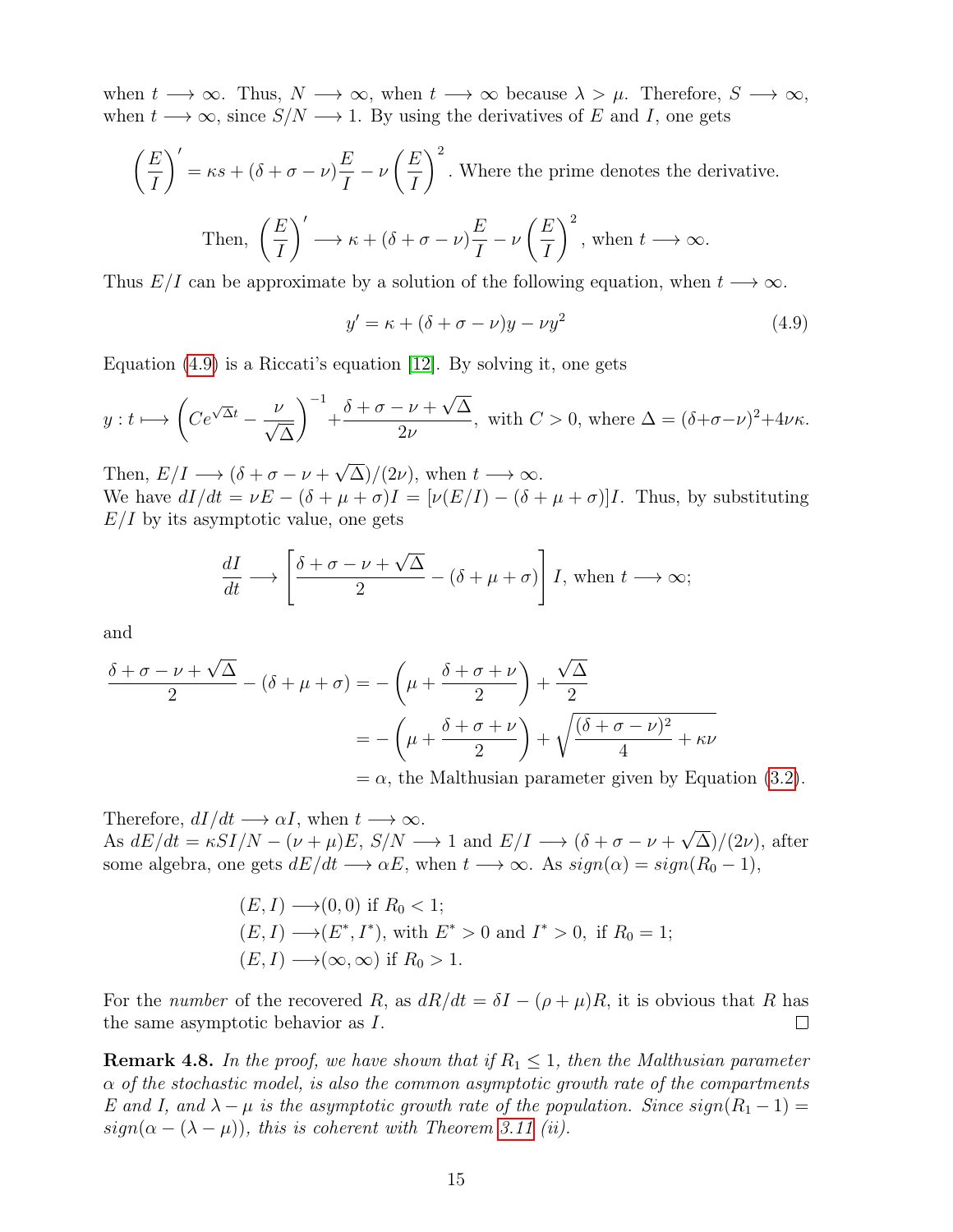Theorem [4.6](#page-13-0) gives the asymptotic behavior of the compartments sizes, when  $R_1 \leq 1$ . If  $R_1 > 1$ , then the fraction disease free equilibrium is unstable. Therefore, the disease will remain endemic in the population in term of the fraction infected. The following theorem gives the asymptotic behavior of the compartments sizes, when  $R_1 > 1$ , assuming that the fraction system admits an endemic equilibrium that is globally asymptotically stable in the interior of the feasible region D.

**Theorem 4.9.** Assume that  $R_1 > 1$  and that System  $(4.5)$  has a unique endemic equilibrium  $(s^*, e^*, i^*)$  that is globally asymptotically stable in  $\stackrel{o}{D}$ , and set

$$
R_2 = \frac{\lambda}{\mu + \sigma i^*}.\tag{4.10}
$$

- i. If  $R_2 > 1$ , then  $(S, E, I, R) \longrightarrow (\infty, \infty, \infty, \infty)$ . ii. If  $R_2 = 1$ , then  $(S, E, I, R) \longrightarrow (S^*, E^*, I^*, R^*)$ , with  $S^* > 0, E^* > 0, I^* > 0, R^* > 0.$
- <span id="page-15-1"></span>iii. If  $R_2 < 1$ , then  $(S, E, I, R) \longrightarrow (0, 0, 0, 0)$ .

*Proof.* Let us assume that there is an endemic equilibrium  $(s^*, e^*, i^*)$  of the fraction System  $(4.5)$  and that it is globally asymptotically stable in  $\stackrel{\circ}{D}$ . Then,

$$
\frac{dN}{dt} \longrightarrow (\lambda - \mu - \sigma i^*)N, \text{ when } t \longrightarrow \infty.
$$

Asymptotically, the population would increase with rate  $\lambda$ , and decrease with rate  $\mu + \sigma i^*$ . As the fraction system admits an endemic equilibrium, that is globally asymptotically stable in the interior of the feasible region, all the compartments have the same asymptotic behavior as the population. Let us set  $\alpha_2 = \lambda - \mu - \sigma i^*$ . The quantity  $\alpha_2$  is the common asymptotic exponential growth/decay rate of all the compartments S, E, I and R. We have  $sign(\alpha_2) = sign(R_2 - 1)$ . Thus, the results follow.  $\Box$ 

In this section we have studied the corresponding deterministic SEIRS model of the previous stochastic model. We derived a threshold quantity  $R_1$  for the fraction model. If  $R_1 \leq 1$ , then the *fraction*'s disease free equilibrium is globally asymptotically stable in the feasible region D, otherwise it is unstable. When  $R_1 \leq 1$ , the behavior of the number of infected is determined by the basic reproduction number  $R_0$ . If  $R_0 < 1$ , then the number of infected vanishes. If  $R_0 = 1$ , then the *number* of infected stabilizes to a positive value; when  $R_1 \leq 1 \leq R_0$ , then the *number* of infected grows exponentially, but at a lower rate than the population. If  $R_1 > 1$ , then the *number* of infected grows initially quicker than the population and the asymptotic behavior of the population is governed by the threshold quantity  $R_2$ . If  $R_2 < 1$ , then the population vanishes; if  $R_2 = 1$ , then the population stabilizes; if  $R_2 > 1$ , then the population grows, but with a lower rate than its initial growth rate.

# <span id="page-15-0"></span>5. Simulations

In this section, we use the software R to illustrate and confirm the results found in the previous sections. In the following, we set  $\mu = 1$ , that is the time unit is the life expectancy,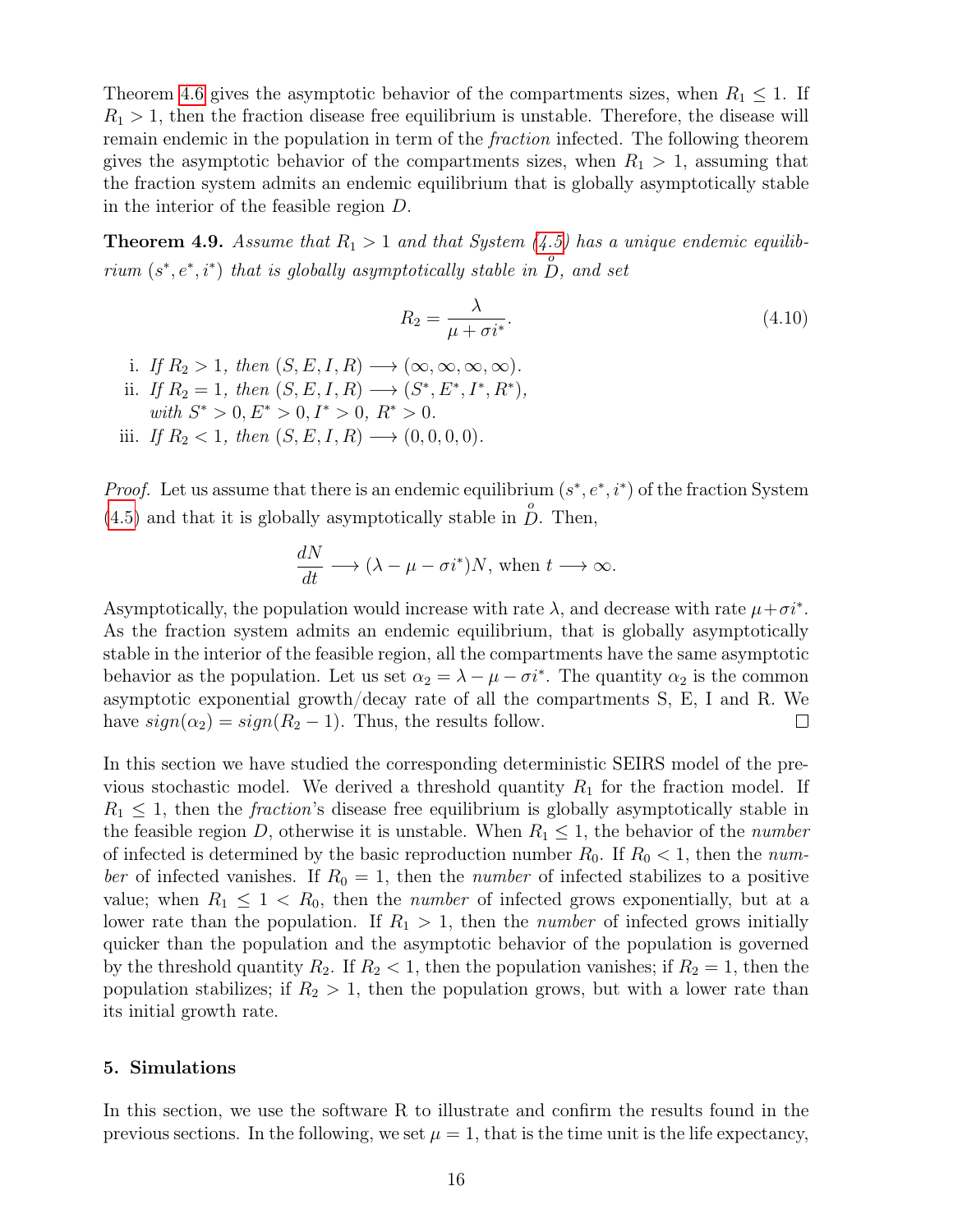except for the simulations of influenza epidemics in Burkina Faso where we set one year as the time unit. The other parameters and the initial values are chosen arbitrary, unless otherwise stated.

# 5.1. Simulations of the initial phase

In this subsection, we give some examples of simulations of epidemics starting by one latent individual, and using different values of the parameters. The population is initiated with 1 latent individual and 999 susceptible individuals.

In Figure [2](#page-16-0) (a) and (b), where  $R_0 = 0.41$  and  $R_0 = 0.73$  respectively, all the 10 epidemics die without any major outbreak. In (a) the maximum of infected individuals is 2, while it is  $6$  in  $(b)$ .



<span id="page-16-0"></span>Figure 2: (a) 10 SEIRS simulations with  $\lambda = 3, \mu = 1, \sigma = 7, \delta = 15, \kappa = 10, \nu = 20, \rho = 5$ , that gives  $R_0 = 0.41, \alpha = -7.82, \pi = 1$ . (b) 10 SEIRS simulations with  $\lambda = 1.2, \mu = 1, \sigma = 7, \delta = 5, \kappa = 1$ .  $10, \nu = 20, \rho = 5$ , that gives  $R_0 = 0.73, \alpha = -2.30, \pi = 1$ . In both cases, all the 10 epidemics die out without a major outbreak. However, they die out quicker and the number of infected is fewer in (a) than in (b).

In Figure [3,](#page-17-0) where  $R_0 = 2$ , four simulated epidemics out of 10 have a major outbreak. The other 6 epidemics die out without many getting infected. For the epidemics with major outbreak, the number of the infected individuals grow exponentially but the time where the exponential growth starts varies.

Now we estimate the probability of a minor outbreak  $\pi$  by simulating 1000 epidemics and setting  $\hat{\pi}_n = n_0/1000$ , where  $n_0$  is the number of minor epidemics. We set  $\lambda = 3, \mu =$  $1, \nu = 50, \delta = 10, \sigma = 4, \rho = 3$ , and set successively  $\kappa = 10, 20, 30, 50, 100$  to get different values of  $\pi$ . Table [3](#page-17-1) gives the different values of  $\pi$  and the estimate  $\hat{\pi}_n$  for  $n = 1000$ and  $n = 2000$  respectively. These results confirm that the probability of extinction of the branching process  $L_{\infty}$  is a good approximation of the probability of a minor outbreak of the epidemic starting with one latent individual in a population of size  $n$ , when  $n$  is large.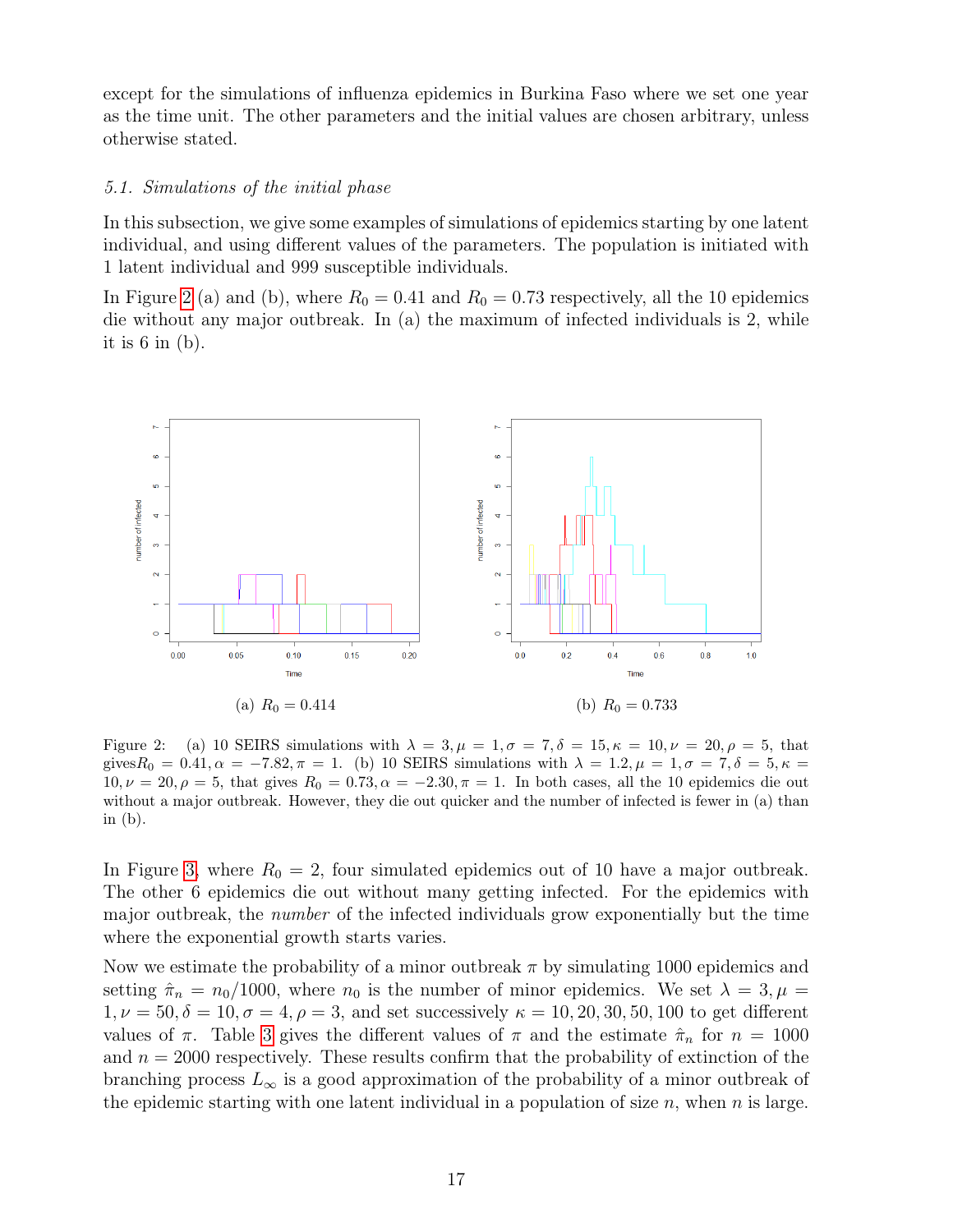

<span id="page-17-0"></span>Figure 3: 10 SEIRS simulations (6 dying quickly) with  $\lambda = 3, \mu = 1, \sigma = 4, \delta = 5, \kappa = 21, \nu = 20, \rho =$  $5, n = 1000, R_0 = 2, R_1 = 1.52, \alpha = 5.72, \pi = 0.52$ . In (b) we made a zoom so that the six minor epidemics can be seen.

| $\boldsymbol{n}$ | 1000  | 2000 | 1000                                                                    | 2000 | 1000 | 2000 | 1000 | 2000 | 1000 | 2000                                                                                                 |
|------------------|-------|------|-------------------------------------------------------------------------|------|------|------|------|------|------|------------------------------------------------------------------------------------------------------|
| $\kappa$         | -10   | 10   | 20                                                                      | 20   | 30   | 30   | 50   | 50   | 100  | 100                                                                                                  |
| $R_{0}$          | 0.654 |      | $0.654$   1.307   1.307   1.961   1.961   3.268   3.268   6.536   6.536 |      |      |      |      |      |      |                                                                                                      |
| $\pi$            | 1.000 |      |                                                                         |      |      |      |      |      |      | $1.000 \mid 0.770 \mid 0.770 \mid 0.520 \mid 0.520 \mid 0.320 \mid 0.320 \mid 0.170 \mid 0.170 \mid$ |
| $\hat{\pi}_n$    | 1.000 |      |                                                                         |      |      |      |      |      |      | $1.000 \mid 0.788 \mid 0.782 \mid 0.513 \mid 0.520 \mid 0.303 \mid 0.329 \mid 0.165 \mid 0.172 \mid$ |

<span id="page-17-1"></span>Table 3: Estimation of the probability of minor outbreak  $\pi_n$  of the epidemic starting with one latent individual and  $n-1$  susceptible individuals. The theoretical result is  $\pi$  and the simulated result is  $\hat{\pi}_n$ from 1000 simulations.

These simulations confirm that when  $R_0$  is less than 1, the disease cannot invade the population, and that if  $R_0$  is larger than 1, then with a positive probability  $(1 - \pi_n) \longrightarrow$  $(1-\pi)$ , the disease can invade the population, and in this case the *number* of the infected individuals grows exponentially during the initial phase.

#### 5.2. Simulations of major outbreaks

In this subsection, we show some simulations of major outbreaks, where the epidemic starts with a positive fraction of infected individuals. So the simulations illustrate what happens once the *number* of infected has reached a small but positive *fraction* of the community. We use the blue color for the susceptible, green for the exposed, red for the infectious and black for the recovered.

We start by simulating the deterministic *fraction*'s system. In Figure [4,](#page-18-0) we have four cases with  $R_1 = 0.5, 1, 1.76, 5.33$  respectively. In each case we have ten solutions paths of System [\(4.4\)](#page-10-2) with different initial values. In (a) as in (b), the 10 solutions of System [\(4.4\)](#page-10-2) approach the disease free equilibrium, confirming that if  $R_1 \leq 1$ , then the disease free equilibrium of the deterministic fraction system is globally asymptotically stable in the feasible region. In (c), all the 10 solutions approach the same endemic equilibrium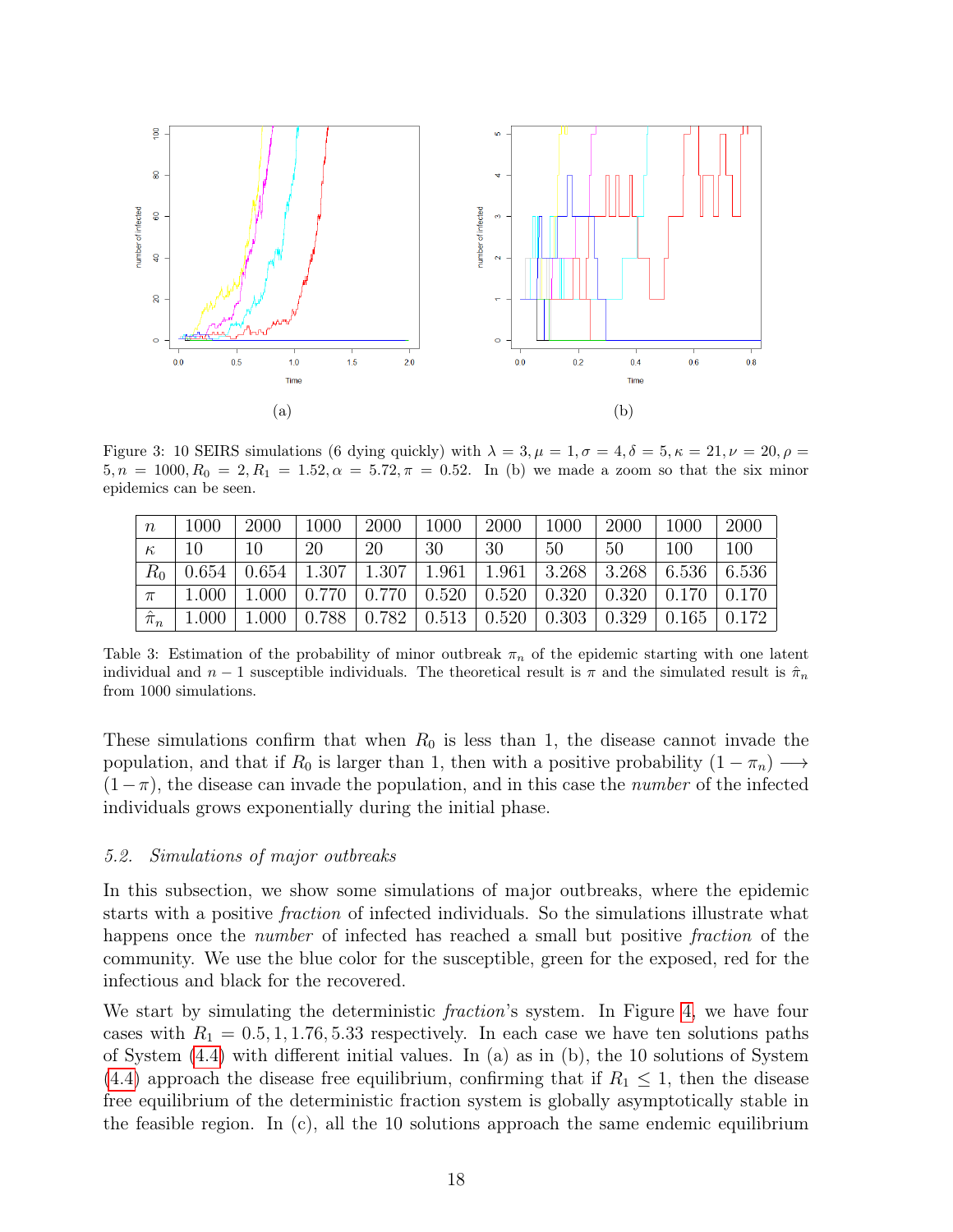$(s^*, e^*, i^*, r^*) \approx (0.50, 0.13, 0.14, 0.24)$ . In (d), all the 10 solutions approach the same endemic equilibrium  $(s^*, e^*, i^*, r^*) \approx (0.12, 0.49, 0.31, 0.08)$ . The results of (c) and (d) confirm that when  $R_1 > 1$ , the disease free equilibrium is unstable and that there is an endemic equilibrium that is globally asymptotically stable in the interior of the feasible region. That is the endemic level is independent of the starting value. However the endemic equilibrium of  $(d)$  is different of that of  $(c)$ , hence the endemic equilibrium vary with the parameters values.



<span id="page-18-0"></span>Figure 4: Simulations of of System [\(4.4\)](#page-10-2). In each case we have 10 solutions paths of System [\(4.4\)](#page-10-2) with different initial values. For (a) we have  $\lambda = 2, \mu = 1, \sigma = 8, \delta = 5, \kappa = 9, \nu = 10, \rho = 10$  that gives  $R_1 = 0.5$ . For (b) the parameters have the same values as in (a) except that we set  $\kappa = 18$ to get  $R_1 = 1$ . In (a) and in (b) all the solutions approach the disease free equilibrium  $(1, 0, 0, 0)$ . The time scale is longer in (b), so the epidemic takes longer time to die out when  $R_1$  is close to 1. For (c) we have  $\lambda = 2, \mu = 1, \sigma = 8, \delta = 5, \kappa = 30, \nu = 15, \rho = 2$ , that gives  $R_1 = 1.76$ ; all the solutions approach the same endemic equilibrium  $(s^*, e^*, i^*, r^*) \approx (0.50, 0.13, 0.14, 0.24)$ . For (d), we have  $\lambda = 2, \mu = 1, \sigma = 8, \delta = 5, \kappa = 100, \nu = 8, \rho = 20$  that gives  $R_1 = 5.33$ ; all the solutions approach the same endemic equilibrium  $(s^*, e^*, i^*, r^*) \approx (0.12, 0.49, 0.31, 0.08)$ .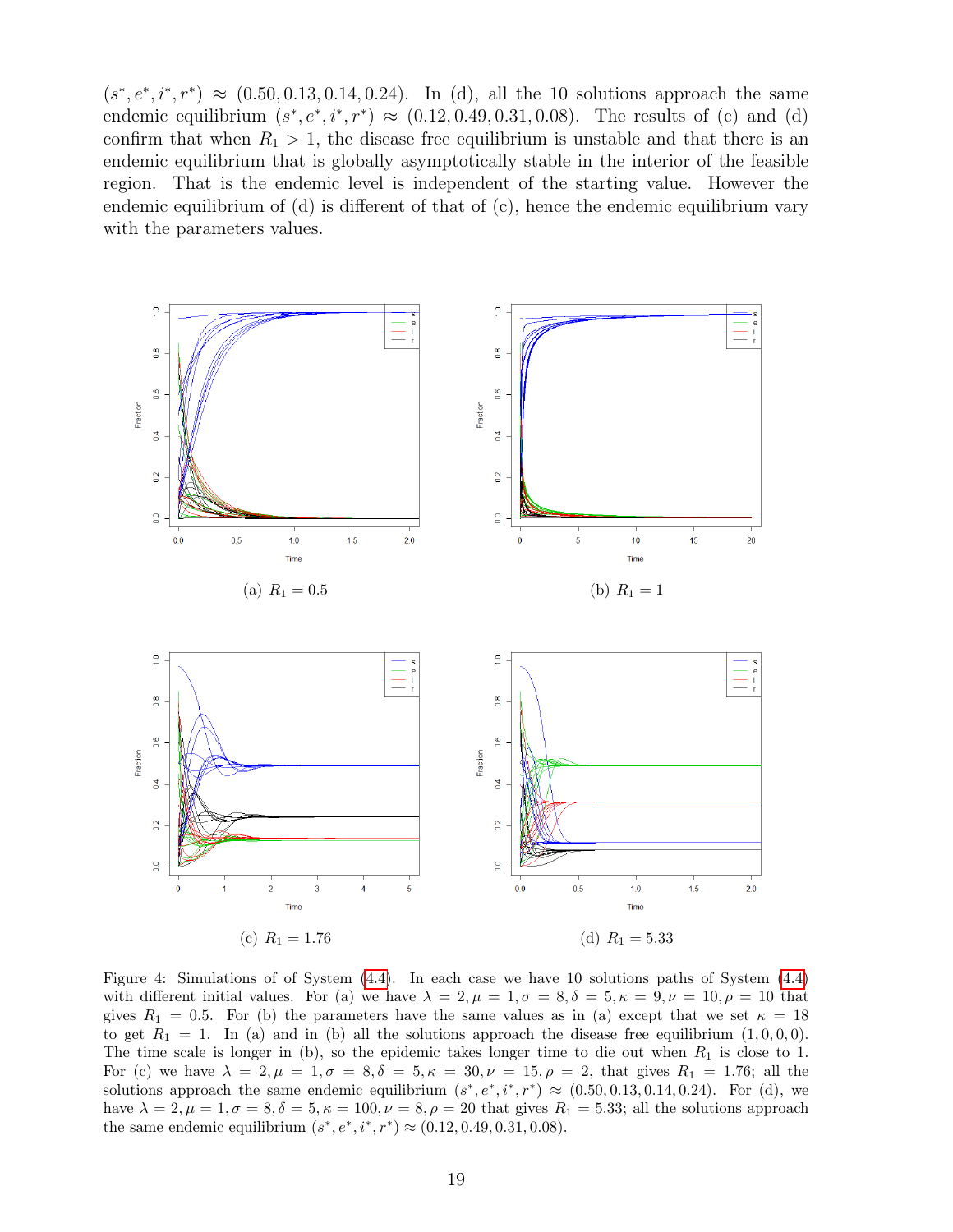In the following we simulate both the stochastic and the deterministic models. In each case, we have simulated the stochastic epidemic, as well as integrated numerically the deterministic system [\(4.1\)](#page-9-1), both starting at the same values. From the numbers, we got the fractions by setting  $s = S/N$ ,  $e = E/N$ ,  $i = I/N$ ,  $r = R/N$ , with  $N = S + E +$  $I + R$ . One distinguishes the stochastic solutions from the deterministic by the fact that the deterministic solutions are represented by smooth lines, while the solutions of the stochastic solutions are represented by broken lines.

In Figure [5,](#page-19-0) where  $R_0 = 1.27 > 1$  and  $R_1 = 0.95 < 1$ , the numbers of latent, infectious and recovered grow exponentially as the population, but the population growth rate is even larger and the *fractions* of the infected compartments go to *zero*. This means that, in term of the number of infected individuals, the disease is endemic, but the disease dies out in term of the fractions.



<span id="page-19-0"></span>Figure 5: SEIRS curves with  $\lambda = 3, \mu = 1, \sigma = 3, \delta = 5, \kappa = 12, \nu = 20, \rho = 3$  that gives  $R_0 =$  $1.27, R_1 = 0.95, \pi = 0.80, \alpha = 1.61$  The initial values are  $N(0) = 1000$  with  $(S(0), E(0), I(0), R(0)) =$ (800, 100, 100, 0). All the numbers grow exponentially. But the population grow faster, and the fractions go to the disease free equilibrium. One distinguishes hardly the deterministic curves from the stochastic because they are very close.

In Figure [6,](#page-20-0) initially the *number* of the infected grows quicker than the *number* of the susceptible. After that, the number of the susceptible declines. Afterward all the compartments grow exponentially, but with a rate  $\alpha_2 \approx 0.16$  that is lower than the initial growth rate of the population  $\lambda - \mu = 1$ . The *fractions* go to an endemic equilibrium.

For Figure [7,](#page-20-1) the parameters are chosen such that Equation [\(4.2\)](#page-10-0) is verified, allowing then the existence of endemic equilibrium for the deterministic System [4.1.](#page-9-1) The asymptotic reproduction *number* of the population  $R_2 = 1$ , then for the deterministic solution, the population stabilizes, when  $t \rightarrow \infty$ . The stochastic *numbers* fluctuate around the deterministic numbers. The fractions have the same behavior as that of the numbers.

In Figure [8,](#page-21-0) for the deterministic model, the epidemic turned the population exponential growth to an exponential decay due to the disease induced death rate, while the fractions go to an endemic equilibrium. For the stochastic model, the population size first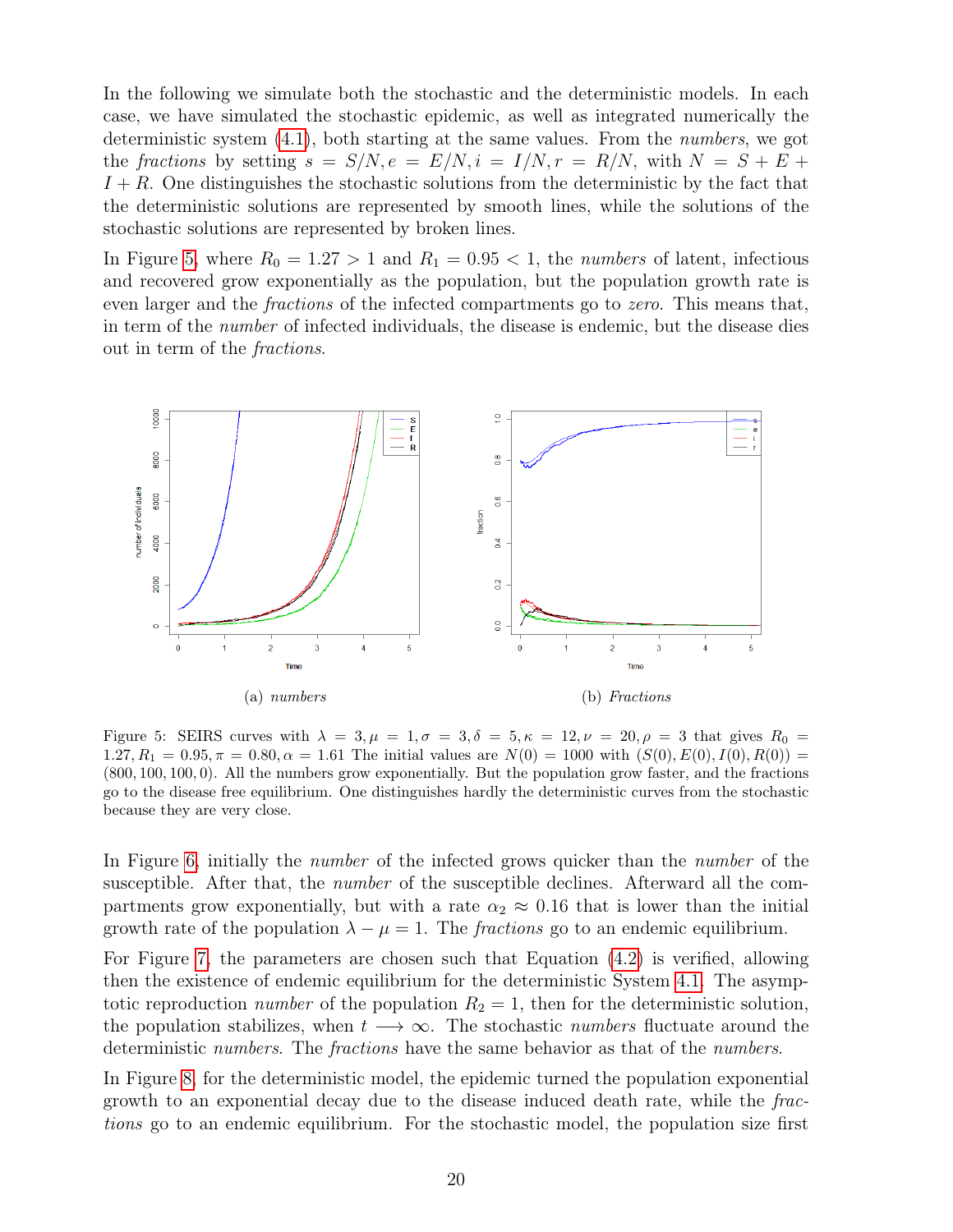

<span id="page-20-0"></span>Figure 6: SEIRS curves with  $\lambda = 2, \mu = 1, \sigma = 4, \delta = 5, \kappa = 21, \nu = 20, \rho = 5$  that gives  $R_0 =$  $2, R_1 = 1.74, \pi = 0.52, \alpha = 5.72.$  The initial values are  $(S(0), E(0), I(0), R(0)) = (980, 10, 10, 0).$  All the numbers grow exponentially with rate  $\alpha_2 \approx 0.16$ , while the fractions go to an endemic equilibrium  $(s^*, e^*, i^*, r^*) \approx (0.51, 0.11, 0.21, 0.17).$ 



<span id="page-20-1"></span>Figure 7: SEIRS curves with  $\lambda = 1.73, \mu = 1, \sigma = 5, \delta = 6, \kappa \approx 23.02, \nu = 20, \rho = 3$  that gives  $R_0 = 1.83, R_1 = 1.66, \alpha = 5.42,$  The initial values are  $(S(0), E(0), I(0), R(0)) = (900, 70, 20, 10).$  The asymptotic growth rate of the population is  $\alpha_2 = 0$ , its asymptotic reproduction number  $R_2 = 1$ . Thus for the deterministic solutions the *numbers* approach an endemic equilibrium  $(S^*, E^*, I^*, R^*) \approx$  $(581, 94, 157, 235)$  and the *fractions* go to an endemic equilibrium  $(s^*, e^*, i^*, r^*) \approx (0.55, 0.09, 0.15, 0.22)$ . The stochastic solutions fluctuate around the deterministic.

decreases but at some instance when there are only few remaining individuals, the disease goes extinct and then the population size starts growing again. The deterministic model suggests that the population will go extinct, whereas in the stochastic model the disease first dies out and then the population becomes super critical again, thus regrowing. In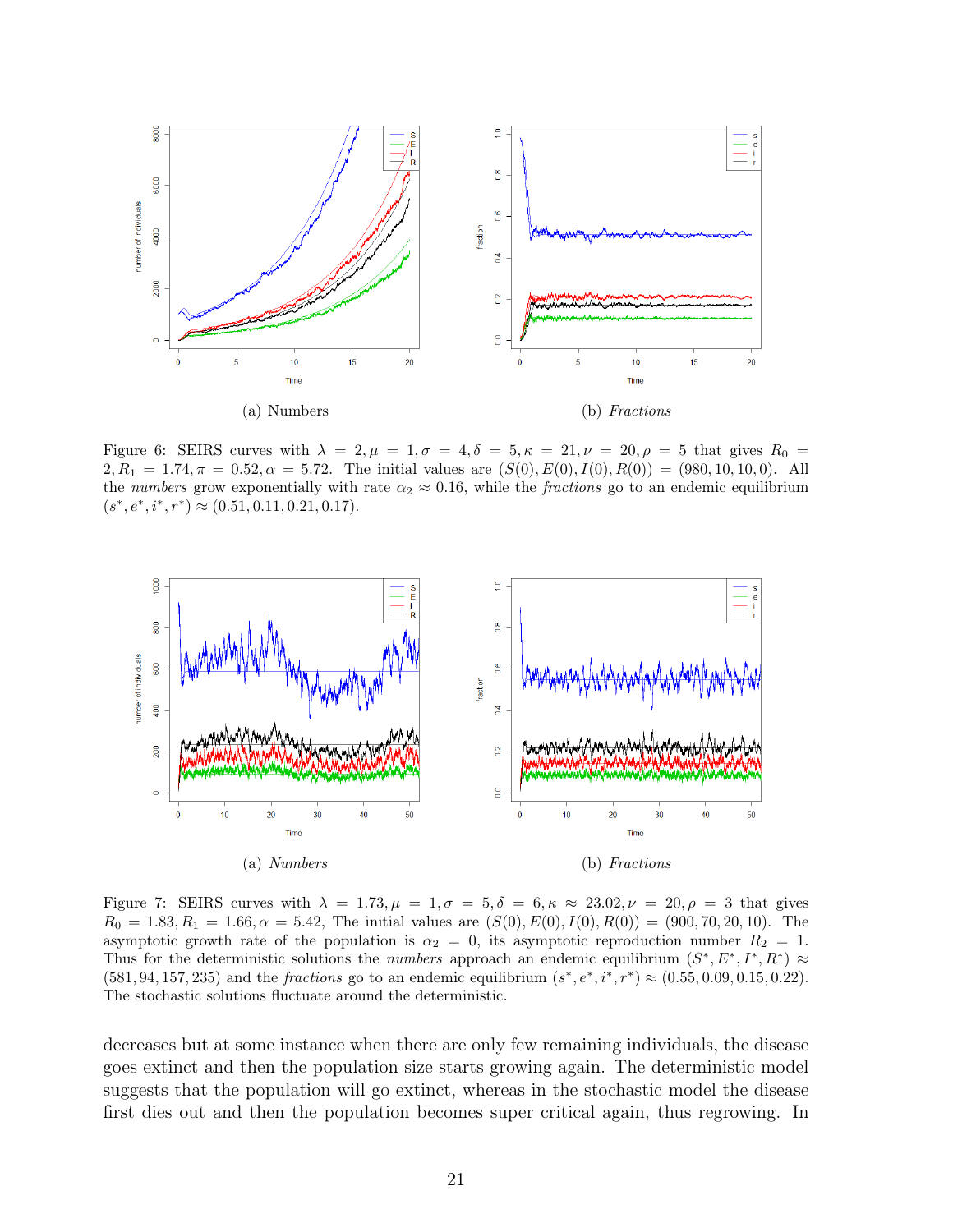the stochastic setting, what happens when the numbers become low is random. Both the disease and the population could die out, or the population can grow again after the extinction of the epidemic. Only analyzing the deterministic fraction model would give a misleading conclusion since the fractions seem to stabilize, whereas in what really happens is that all *numbers* in the deterministic model tend to 0.



<span id="page-21-0"></span>Figure 8: SEIRS curves with  $\lambda = 2, \mu = 1, \sigma = 8, \delta = 5, \kappa = 30, \nu = 20, \rho = 3$  that gives  $R_0 =$ 2.04,  $R_1 = 1.81, \pi = 0.51, \alpha = 7.24$ , the initial values are  $(S(0), E(0), I(0), R(0)) = (980, 10, 10, 0)$ . The asymptotic decay rate of the population is  $\alpha_2 \approx -0.39$ , its asymptotic reproduction number  $R_2 \approx 0.84$ .  $R_1 > 1$  and  $R_2 < 1$  thus, in the deterministic solutions, the *numbers* vanish, while the *fractions* go to an endemic equilibrium  $(s^*, e^*, i^*, r^*) \approx (0.48, 0.12, 0.17, 0.24)$ . In the stochastic solution, all the numbers vanish except the number of the susceptible that decreases until the extinction of the disease and regrow exponentially after that.

In Figure [9,](#page-22-0) we have the case where  $R_0 = 1$ . For the stochastic model the disease goes extinct, while it persists in the deterministic one. In both models the population goes on growing exponentially. In (b) we made a zoom to see the dynamics of  $E, I$  and  $R$ .

These simulations show the different possible scenarios in the case of a major outbreak. They confirm the theoretical results and show the similarities and differences between the stochastic model and the deterministic model.

#### 5.3. Simulation of influenza epidemics in Burkina Faso

Now we simulate two influenza epidemics in Burkina Faso with two different basic reproduction numbers. Burkina Faso is an inland country of West Africa. Its population in 2016 is about 16 000 000. The individual annual birth rate and death rate are estimated to  $\lambda = 0.046$  and  $\mu = 0.0118$  respectively [\[15\]](#page-27-8).

According to the World Health Organization (WHO) [\[21\]](#page-28-1), influenza is caused by a virus that attacks mainly the respiratory tract: the nose, the throat, the bronchi and rarely also the lungs. The infection usually lasts for about a week. It is characterized by sudden onset of high fever, myalgia, headache and severe malaise, non-productive cough, sore throat, and rhinitis. Most people recover within one to two weeks without requiring any medical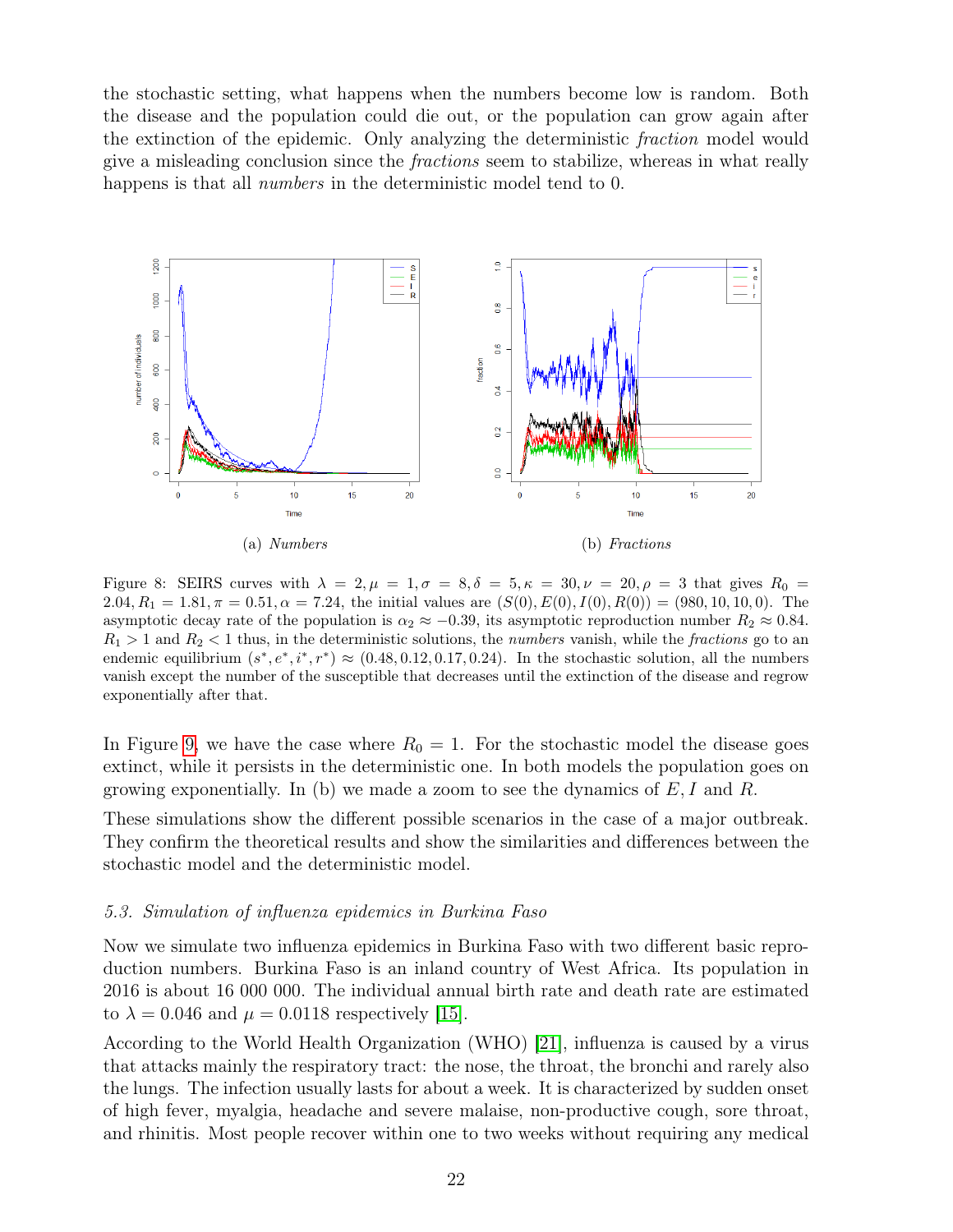

<span id="page-22-0"></span>Figure 9: SEIRS curves with  $\lambda = 2, \mu = 1, \sigma = 8, \delta = 9, \kappa = 19.2, \nu = 15, \rho = 3$  that gives  $R_0 =$ 1, the initial values are  $(S(0), E(0), I(0), R(0)) = (90, 5, 3, 2)$ . The population grows exponentially in the stochastic and in the deterministic model. In the stochastic model the latent, the infectious and the recovered vanish, while in the deterministic model, they stabilize to positive values  $(E^*, I^*, R^*) \approx$  $(1.73, 1.44, 3.24)$ . In (b) the scale is chosen to show the dynamics of E, I and R;  $S(t)$  is much larger and not shown.

treatment. The virus is easily passed from person to person through the air by droplets and small particles excreted when infected individuals cough or sneeze. The influenza virus enters the body through the nose or the throat. It then takes between one and four days for the person to develop symptoms. Someone suffering from influenza can be infectious from the day before he/she develops symptoms until seven days afterwards. The disease spreads very quickly among the population especially in crowded circumstances. Cold and dry weather enables the virus to survive longer outside the body than in other conditions and, as a consequence, seasonal epidemics in temperate areas appear in winter. Much less is known about the impact of influenza in the developing world. However, influenza outbreaks in the tropics where viral transmission normally continues year-round tend to have high attack and case-fatality rates. Therefore by setting one year as the time unit, we make the following estimation for the influenza parameters. The latent period is approximately 2.5 days, the infectious period is approximately 7 days and the immunity period is approximately one year, thus  $\nu = 365/2.5$ ,  $\delta = 365/7$ ,  $\rho = 1$ . We set the influenza case fatality rate (CFR) to 0.1% and deduce the influenza related death rate  $\sigma \approx 0.0522$ .

The reproduction number of the 1918 pandemic influenza is estimated to be between 2 and 3 [\[19\]](#page-27-9). Thus we set  $R_0 = 2.5$  and deduce the contact number  $\kappa = 130$  from the other parameters and Equation [\(3.3\)](#page-5-0). We simulate the epidemic for a period of 10 years starting in 2016 by integrating numerically the deterministic System [\(4.1\)](#page-9-1). Figure [10](#page-24-0) gives the evolution of the numbers of susceptible, latent, infectious and recovered individuals and the corresponding fractions during the [10](#page-24-0) years. Figures 10 (c) and (d), show respectively the dynamics of  $E$  and  $I$  and that of the *fractions e* and  $i$ . We have a peak with 2 783 834 infectious individuals at the  $11^{th}$  week of the epidemic. After that the *number* of infec-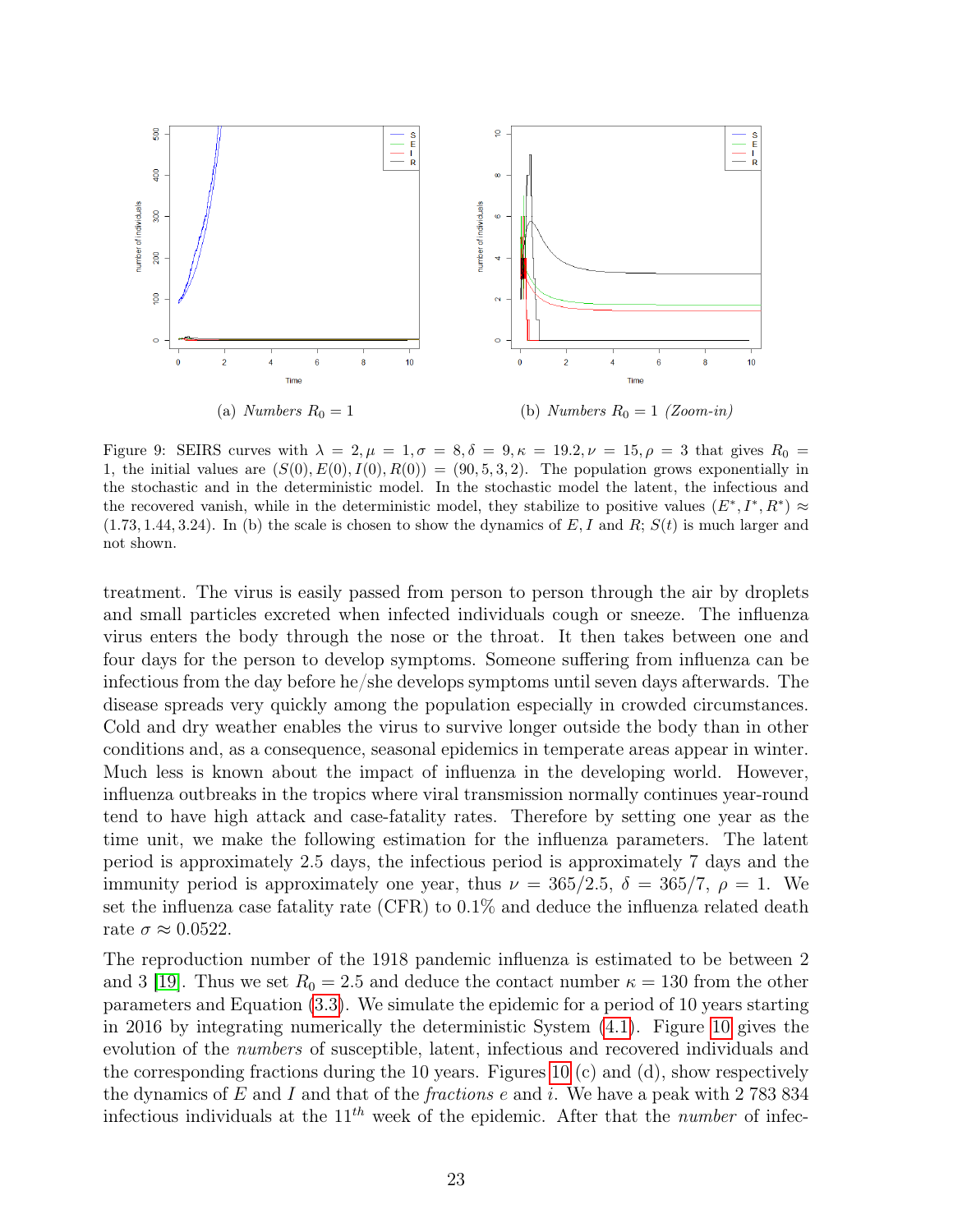tious declines because the number of susceptible is low. Afterward we have a minor peak every year due to the immunity waning and the newborns that increase the *number* of susceptible. The number of recovered individuals grow quickly and reach its maximum 13 139 592 at the  $17^{th}$  week. The *fractions* go to an endemic equilibrium through damped oscillations. The population in 2026 is estimated to 22 370 000 individuals with 8 960 000 susceptible, 94 000 latent individuals, 260 000 infectious individuals and 13 060 000 recovered with non-permanent immunity. The number of recovered individuals is larger than the *number* of susceptible individuals. The *fractions* go to an endemic equilibrium with more than 1% of the population infected at every time. As the influenza last about one week and we have 52 weeks within a year, more than 50% of the population should be infected during the year 2026. That will have a very important negative impact on the economy of the country. We have  $R_1 \approx 2.50$  and  $R_2 \approx 3.71$ , thus  $R_1$  and  $R_2$  are both larger than 1 and according to Theorem [4.9](#page-15-1) the fractions should go to an endemic equilibrium and all the compartments should grow exponentially. Therefore the simulations agree with the theoretical results.

The basic reproduction number for the novel influenza A (H1N1) has been estimated to be between 1.4 and 1.6 [\[8\]](#page-27-10). Thus, we set now  $R_0 = 1.5$  and deduce the contact number from the other parameters. The results of this simulation are shown in Figure [11.](#page-25-0) In this case the epidemic and the population have globally the same dynamics as above. But the impact of the epidemic is fewer. The major peak of the epidemic happens later, at the  $25<sup>th</sup>$  week, with 794 004 infectious individuals. Contrary to the preceding case, the number of the recovered individuals is below the number of the susceptible individuals.

In [\[8\]](#page-27-10), Coburn, Wagner and Blower simulated an influenza epidemic using a SIR model with demography. Their result for the *number* of infectious individuals [\[8,](#page-27-10) Figure 2 (a)] is similar to that of Figure [10](#page-24-0) (c) and Figure [11](#page-25-0) (c). We assume no seasonal effects. Adding seasonality should make seasonal effects remain [\[8,](#page-27-10) Figure 2 (b)]. The simulations of influenza in Burkina Faso show that in spite of the epidemic the population should go on growing. But the number of infected individuals will grow also. Furthermore the peak of the epidemic in the first year show that the emergence of a new strain of influenza virus will be a very serious threat for the world. The Global Influenza Program (GIP) of the World Health Organization (WHO), provides Member States with strategic guidance, technical support and coordination of activities essential to make their health systems better prepared against this threat.

In this section we have illustrated and validated the theoretical results of the previous sections by simulations.

# 6. Conclusion and discussions

In this paper we have studied a stochastic SEIRS epidemic model, with a disease related death, in a population which grows exponentially without the disease. We assumed that initially, the population process is a super-critical linear birth and death process with birth rate  $\lambda$  and death rate  $\mu$ .

We have derived, the basic reproduction number  $R_0$ , the Malthusian parameter  $\alpha$  and the probability of minor outbreak  $\pi$  assuming that the initial size n of the population tends to infinity. Considering the deterministic model, we derived the threshold quantity  $R_1$  for the fractions.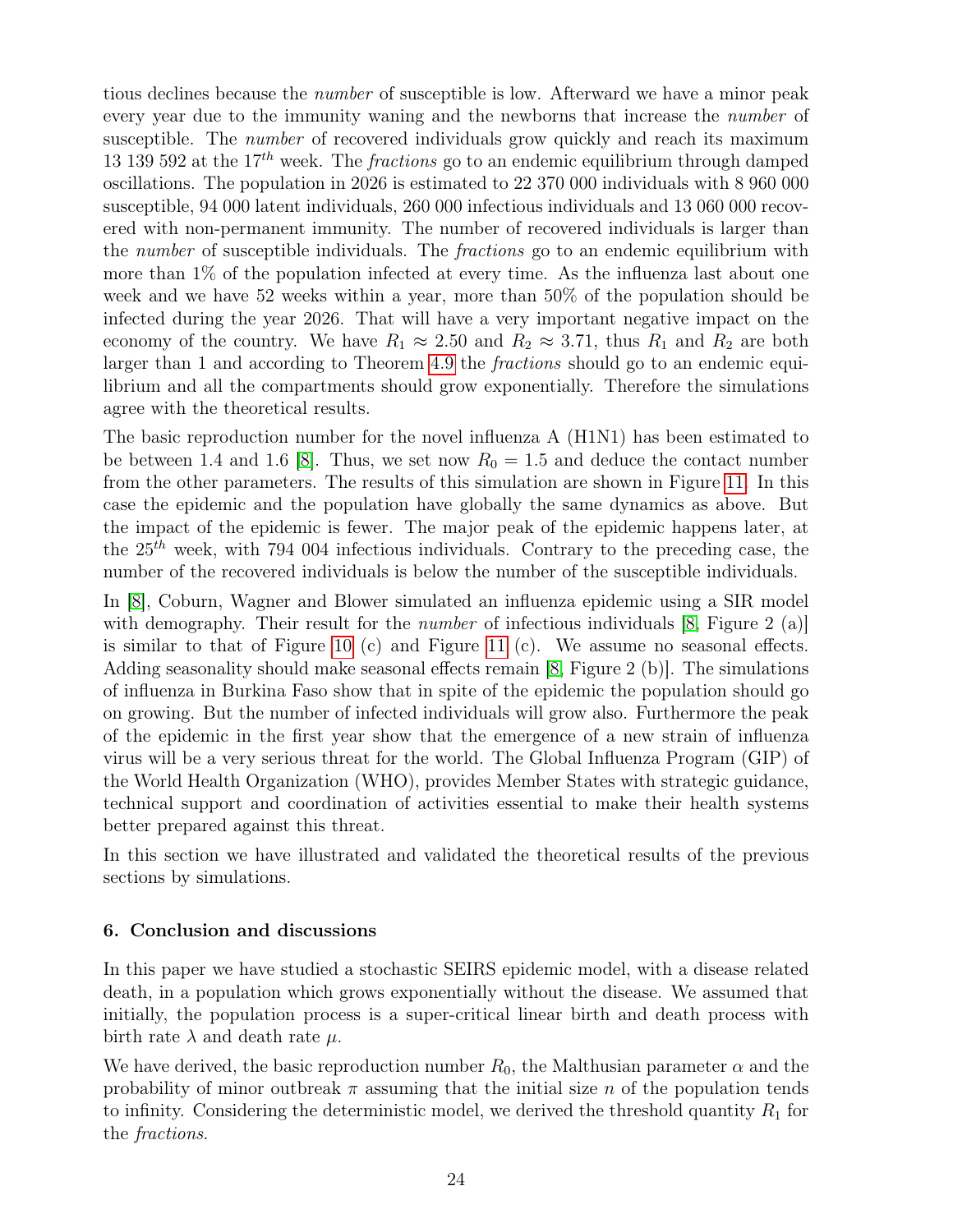

<span id="page-24-0"></span>

Figure 10: Simulation of influenza in Burkina Faso with  $R_0 = 2.5$ . The parameters values are  $\lambda = 0.046, \mu = 0.0118, \sigma = 0.0522, \delta = 365/7, \kappa = 130.5277, \nu = 365/2.5, \rho = 1$  that gives  $R_0 = 2.5$ ,  $R_1 = 2.499$ . The initial values are  $(S(0), E(0), I(0), R(0)) = (16\ 000\ 000, 1\ 000, 400, 10)$ . By damped oscillations, the fractions approach an endemic equilibrium  $(s^*, e^*, i^*, r^*) \approx (0.400, 0.004, 0.012, 0.584)$ . The initial growth rate of the population is  $\lambda - \mu = 0.0342$ , with the epidemic its asymptotic growth rate is  $\alpha_2 \approx 0.0336$  and its asymptotic reproduction number rate is  $R_2 \approx 3.707$ . (c) show the dynamics of E and  $I$ ; (d) show the dynamics of  $e$  and  $i$ .

If  $R_0 \leq 1$ , then the disease dies out with probability 1. That is, there is no possibility of major outbreak if  $R_0 \leq 1$ . In this case, the population remains a super-critical process. If  $R_0 > 1$  then, with a positive probability, the epidemic can take off. If the epidemic takes off, then the *number* of the infected (exposed or infectious) individuals grows exponentially with rate  $\alpha$ . If  $0 < \alpha \leq \lambda - \mu$ , then the sizes of all the compartments grow exponentially while the *fraction* of the infected individuals goes to 0. The *number* of infected people grows, but at a lower rate than the population, implying that the fraction infected becomes negligible. If  $\alpha > \lambda - \mu$ , then the *number* of infected individuals grows initially with a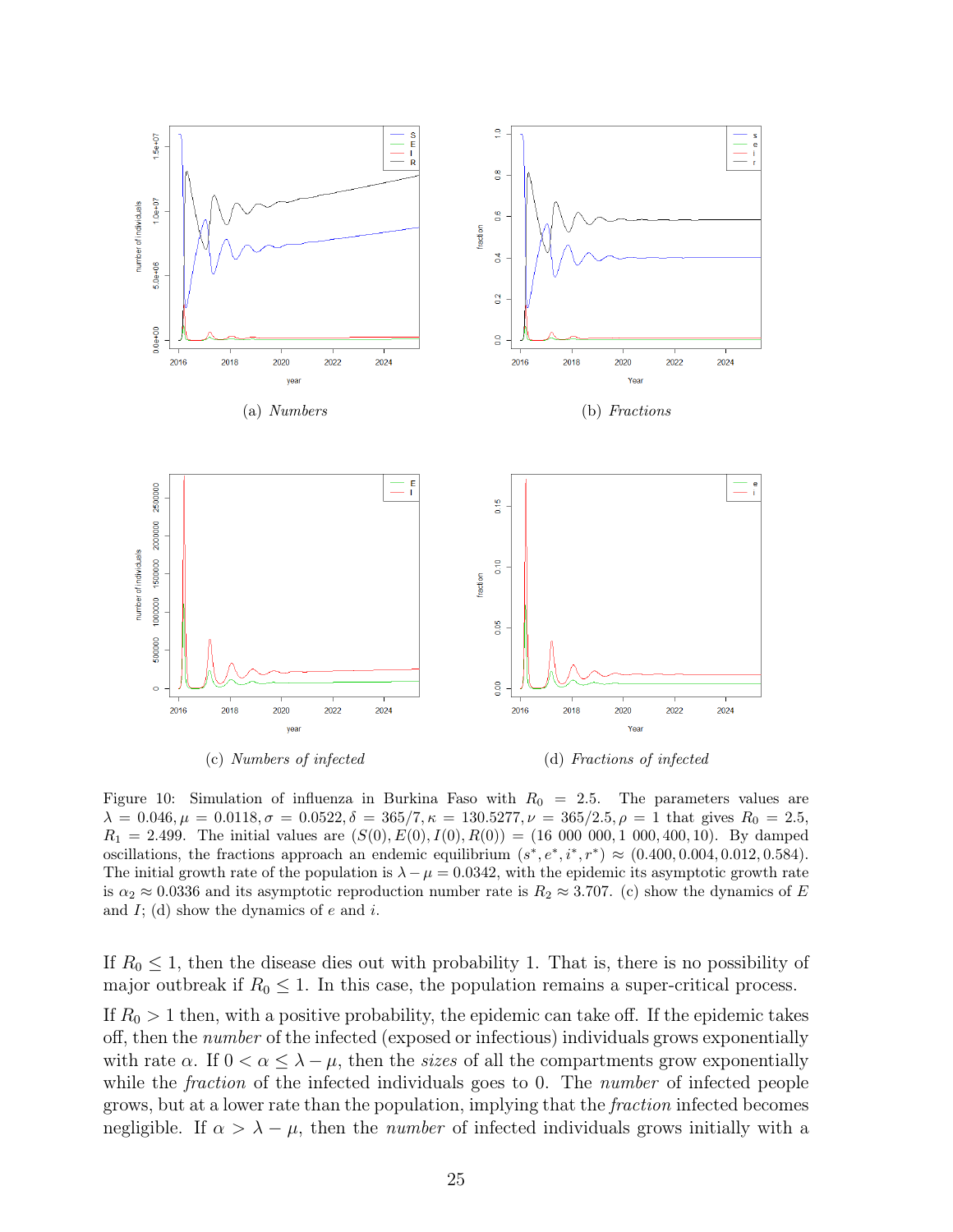

<span id="page-25-0"></span>Figure 11: Simulation of influenza in Burkina Faso with  $R_0 = 1.5$ . The parameters values are  $\lambda =$  $0.046, \mu = 0.0118, \sigma = 0.0522, \delta = 365/7, \kappa = 78.3166, \nu = 365/2.5, \rho = 1$  that gives  $R_0 = 1.5, R_1 = 1.499$ . The initial values are  $(S(0), E(0), I(0), R(0)) = (16,000,000, 1,000, 400, 10)$ . By damped oscillations, the fractions approach an endemic equilibrium  $(s^*, e^*, i^*, r^*) \approx (0.667, 0.002, 0.006, 0.324)$ . The initial growth rate of the population is  $\lambda - \mu = 0.0342$ , with the epidemic its asymptotic growth rate is  $\alpha_2 \approx 0.0339$ and its asymptotic reproduction number is  $R_2 \approx 3.79$ . (c) show the dynamics of E and I; (d) show the dynamics of e and i.

rate that is larger than the population growth rate, and different scenarios are possible. Due to the additional death rate  $\sigma$  in the infectious compartment, the population will go on growing but with a lower rate, or the population will become a sub-critical branching process and thus have a decreasing size. In the latter case the population vanishes in the deterministic model while in the stochastic one, what happens when the numbers become low is random. Both the disease and the population could die out, or the population could grow again after the extinction of the epidemic.

We have illustrated and validated the theoretical results by simulations. These simulations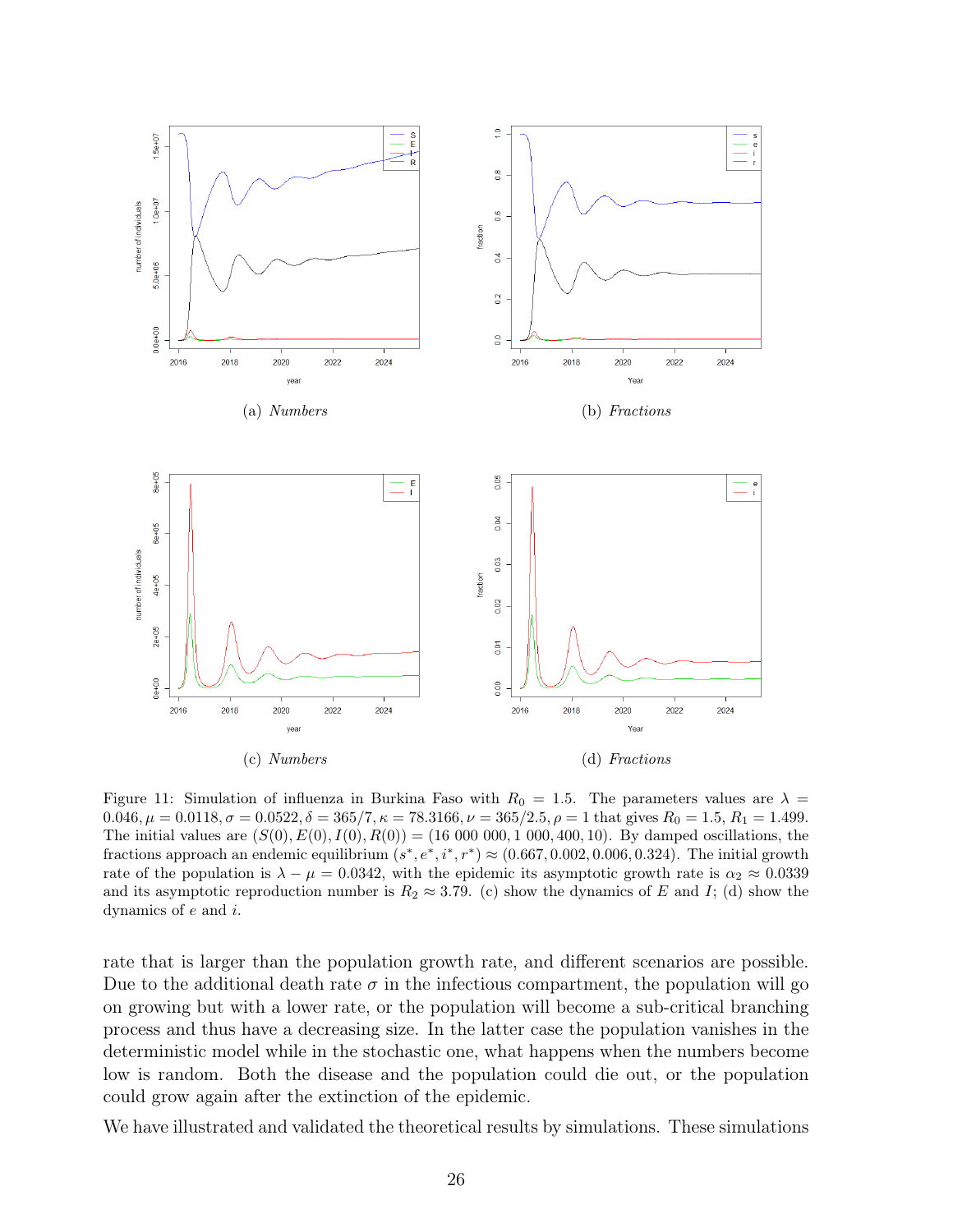show the similarities and the differences between the stochastic model and the corresponding deterministic model. If  $R_0 > 1$ , then in the deterministic model, the epidemic will invade the population surely; while in the stochastic model, with a positive probability  $\pi$ the disease vanishes. When  $R_2 < 1$ , the population vanishes surely in the deterministic model; whereas in the stochastic model, it can regrow exponentially after the extinction of the epidemic. One need to remember that an epidemic is always a stochastic process, and the deterministic model fits only when we have a large community with a large number of infectious individuals [\[6\]](#page-27-11).

For some diseases (e.g. influenza, measles), the susceptibility and the infectiousness vary with the age of the individuals. Therefore it is more realistic to consider an heterogeneous population as in [\[18\]](#page-27-12). Furthermore adding seasonal forcing will increase realism for seasonal diseases. For other diseases like sexually transmitted diseases (STD), a close and/or long contact is required for transmission. Then the dynamics of the epidemic are linked to the special network in the host population  $[4, 2, 18]$  $[4, 2, 18]$  $[4, 2, 18]$ . Due to the development of the migration of populations, an epidemic starting in one location can be exported to another one quickly, then a meta-population model is convenient to find the conditions for a global health security [\[3,](#page-26-3) [7\]](#page-27-13). Under the leadership of the World Health Organization (WHO) many policies (vaccination, medication, quarantine, etc.) are implemented to prevent major outbreak of epidemics. Nevertheless the infectious diseases remain a serious threat for Humanity. Another step towards realism is hence to extend this model by adding vaccination [\[6,](#page-27-11) [11\]](#page-27-0) and treatment [\[17\]](#page-27-14). This should allow to find the optimal control strategy to realize the herd immunity, that is to prevent the major outbreaks of infectious diseases.

# Acknowledgments

We are grateful to the International Science Program (ISP) of Uppsala University and the Swedish International Development Agency (SIDA) for their financial support.

## References

- <span id="page-26-0"></span>[1] L. J. Allen and GE. Jr. Lahodny. (2012). Extinction Thresholds in Deterministic and Stochastic Epidemic Models. Journal of Biological Dynamics, 6, 590 − 611. https://doi.org/10.1080/17513758.2012.665502
- <span id="page-26-2"></span>[2] F. Ball, T. Britton and D. Sirl. (2013). A Network with Tunable Clustering, Degree Correlation and Degree Distribution, and an Epidemic Thereon. Journal of Mathematical Biology, Vol. 66, Issue 4, pp  $979-1019$ . [http://dx.doi:10.1007/s00285-](http://dx.doi:10.1007/s00285-012-0609-7) [012-0609-7](http://dx.doi:10.1007/s00285-012-0609-7)
- <span id="page-26-3"></span>[3] F. Ball, T. Britton, T. House, V. Isham, D. Mollisone, L. Pellis and G. S. Tomba. (2015). Seven Challenges for Metapopulation Models of Epidemics, Including Households Models. Epidemics 10 63−67.<http://dx.doi.org/10.1016/j.epidem.2014.08.001>
- <span id="page-26-1"></span>[4] F. Brauer. (2008). An Introduction to Networks in Epidemic Modeling, in Mathematical Epidemiology, Lecture Notes in Mathematics. Vol 1945 pp 133 − 145. Springer-Verlag, Berlin.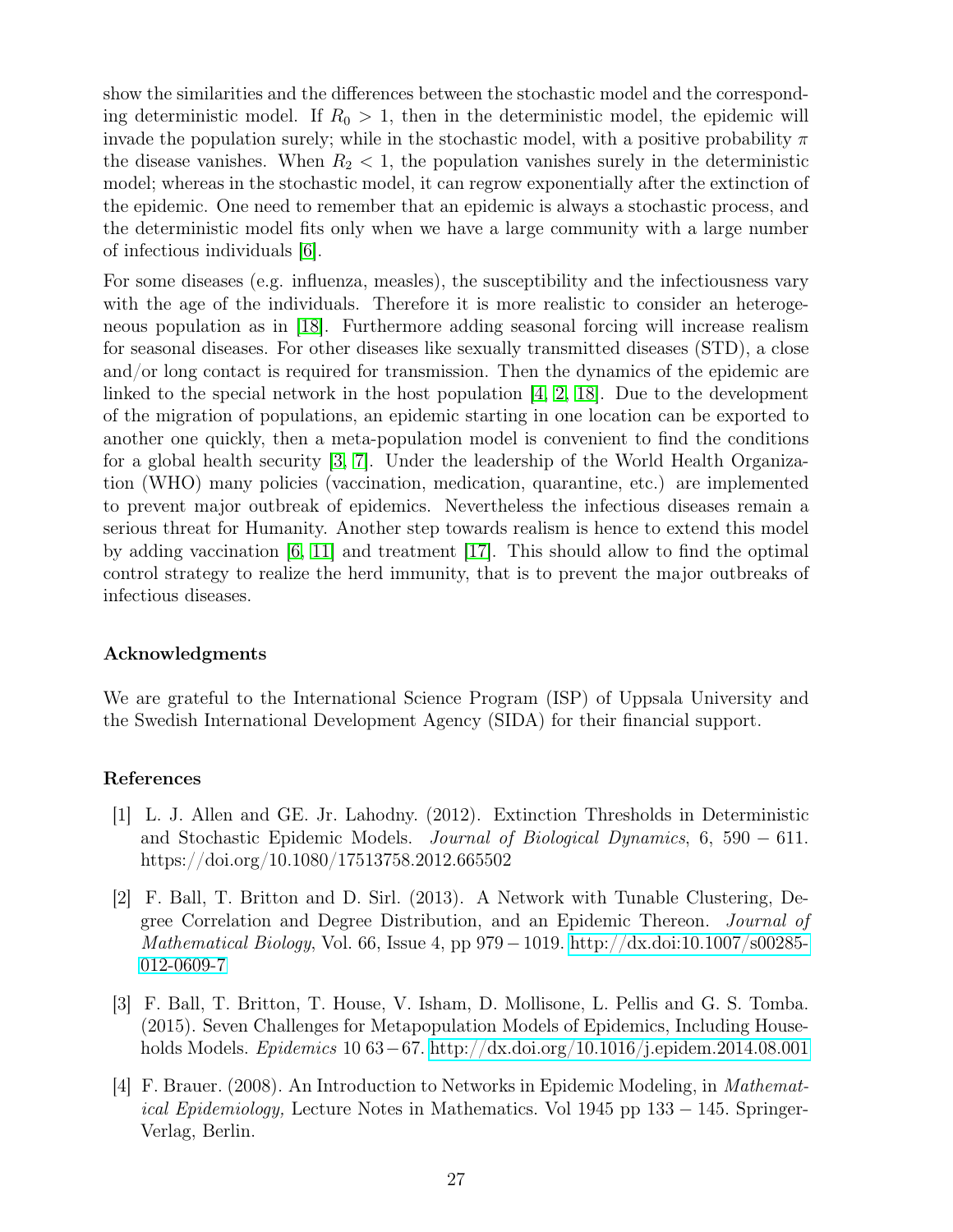- <span id="page-27-1"></span>[5] T. Britton and P. Trapman. (2014). Stochastic Epidemics in Growing Populations. Bull. Math. Biol. 76: 985-996.<http://dx.doi:10.1007/s11538-014-9942-x>
- <span id="page-27-11"></span>[6] T. Britton. (2010). Stochastic Epidemic Models : A survey. Mathematical Biosciences 225, 24 − 35.<http://dx.doi.org/10.1016/j.mbs.2010.01.006>
- <span id="page-27-13"></span>[7] V. Colizza and A. Vespignani. (2008) Epidemic Modeling in Metapopulation System with Heterogeneous Coupling Pattern: Theory and Simulations. *Journal of Theoret*ical Biology 251 450 − 467.<http://dx.doi.org/10.1016/j.jtbi.2007.11.028>
- <span id="page-27-10"></span>[8] B. J. Coburn, B. G. Wagner and S. Blower. (2009). Modeling Influenza Epidemics and Pandemics: Insights into the Future of Swine Flu (H1N1). *BMC Medicine*,  $7(1)$ , 30.<http://dx.doi.org/10.1186/1741-7015-7-30>
- <span id="page-27-2"></span>[9] O. Diekmann, H. Heesterbeek and T. Britton. (2013). Mathematical Tools for Understanding Infectious Disease Dynamics. Princeton University Press.
- <span id="page-27-5"></span>[10] O. Diekmann, H. Heesterbeek and M. G. Roberts. (2010). The Construction of Next-Generation Matrices for Compartmental Epidemic Models. J. R. Soc. Interface 7, 873 − 885.<http://dx.doi.org/10.1098/rsif.2009.0386>
- <span id="page-27-0"></span>[11] D. Greenhalgh. (1997). Hopf Bifurcation in Epidemic Models with a Latent Period and Non permanent Immunity. Mathematical and Computer Modelling, 25.2: 85 − 107. [http://dx.doi.org/10.1016/S0895-7177\(97\)](http://dx.doi.org/10.1016/S0895-7177(97)00009-5
- <span id="page-27-7"></span>[12] D. R. Haaneim and F. M. Stein. (1969). Methods of Solution of the Riccati Differential Equation. Mathematics Magasine vol. 42, No. 5, pp.  $233 - 240$ . <http://dx.doi.org/10.2307/2688697>
- <span id="page-27-4"></span>[13] P. Haccou, P. Jagers and V. A. Valutin. (2005). Branching Processes: Variation, Growth, and Extinction of Populations. Cambridge University Press, Cambridge.
- <span id="page-27-6"></span>[14] M. W. Hirsh, S. Smale and R. L. Devaney. (2004). Differential Equations, Dynamical Systems and an Introduction to Chaos. Elsivier Academic Press.
- <span id="page-27-8"></span>[15] Le Burkina en Chiffres, Ed. 2011. Institut National de la Statistique et de la Démographie.
- <span id="page-27-3"></span>[16] P. Jagers. (1975). Branching Processes with Biological Applications. New York: Wiley.
- <span id="page-27-14"></span>[17] A. Kumar, P. K. Srivastava. (2017). Vaccination and Treatment as Control Interventions in an Infectious Disease Model with their Cost Optimization. Communications in Nonlinear Science and Numerical Simulation 44 334 − 343. <http://dx.doi.org/10.1016/j.cnsns.2016.08.005>
- <span id="page-27-12"></span>[18] J. C. Miller. (2007). Epidemic Size and Probability in Populations with Heterogeneous Infectivity and Susceptibility. Physical Review E. 76 :  $010101(R)$ . https://doi.org/10.1103/PhysRevE.76.010101
- <span id="page-27-9"></span>[19] C. E. Mills, J. M. Robins and M. Lipsitch. (2004). Transmissibility of 1918 Pandemic Influenza. Nature, Vol. 432.<http://dx.doi.org/10.1038/nature03063>